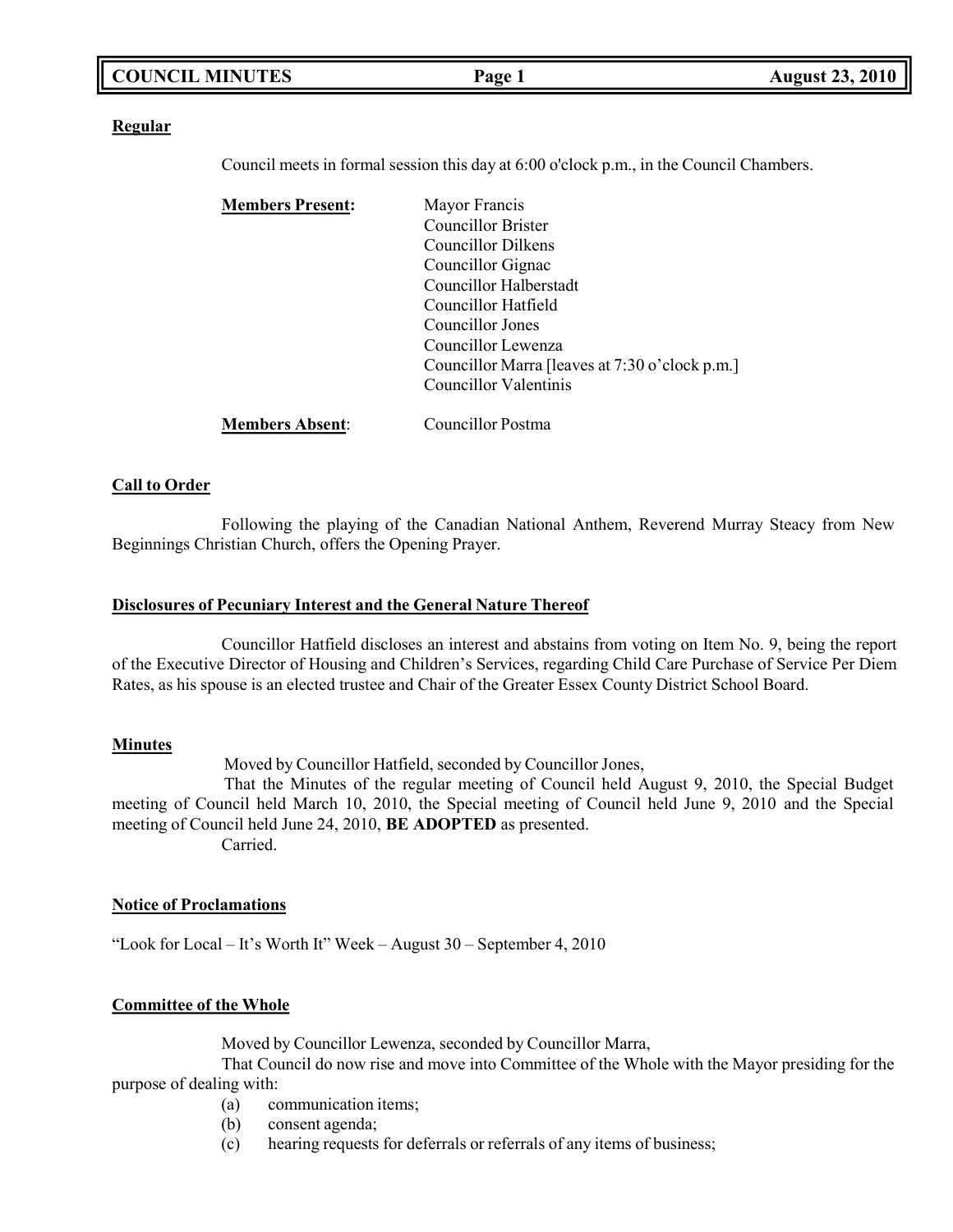- (d) hearing presentations and delegations;
- (e) consideration of business items;
- (f) consideration of Committee reports:
	- (i) **Report of Special In-Camera Meeting or other Committee as may be held prior to Council** (if scheduled);
	- (ii) **Report of the Striking Committee** of its meeting held August 9, 2010;
	- (iii) **Report No. 137 of the Windsor Licensing Commission** of its meeting held August 16, 2010;

(g) consideration of by-laws 103-2010 and 129-2010 through 140-2010 (inclusive). Carried.

### **Communications**

Moved by Councillor Jones, seconded by Councillor Valentinis,

**M242–2010** That the following Communication Items 1 to 5, 7 to 8, and 14 to 24 inclusive, as set forth in the Council Agenda **BE REFERRED** as noted; that Communication Items 10 to 13 **BE NOTED AND FILED**; that the Minutes of the Transit Windsor Board of Directors and Windsor Chartabus Inc., all held July 28, 2010 **BE ADOPTED**; and further, that Communication No. 6 and No. 9 be dealt with as follows:

### **Communication No. 6:**

Moved by Councillor Marra, seconded by Councillor Valentinis,

**M243–2010** That the City endorse the letter from Mayor G. McNamara to the Ministry of Health and Long Term Care respecting the closure of Public Health Lab and that the City Clerk **BE DIRECTED** to issue a letter in support to the Ministry, MPP's and the Municipalities copied in Mayor McNamara's letter and to Mr. Vivek Goel and Dr. David Walker at the Ontario Agency for Health Protection and Promotion. Carried.

GP2010

### **Communication No. 9:**

Moved by Councillor Jones, seconded by Councillor Hatfield,

**M244–2010** That administration meet with the Pastor of International Christian Fellowship for the purpose of discussing a possible short term arrangement on the use of the vacant Mill Street fire station and other property. Carried.

APM2010

| Item           | From                             | <b>Description</b>                                                                                                                                            |
|----------------|----------------------------------|---------------------------------------------------------------------------------------------------------------------------------------------------------------|
|                | Ministry of Natural<br>Resources | 2010 Annual Wildlife Rabies Control Operations<br>Note & File<br><b>GP2010</b>                                                                                |
| $\overline{2}$ | Ministry of the<br>Environment   | Integration of Planning and Environmental Requirements for Infrastructure<br>Projects<br><b>City Planner</b><br><b>City Engineer</b><br>Note & File<br>EI2010 |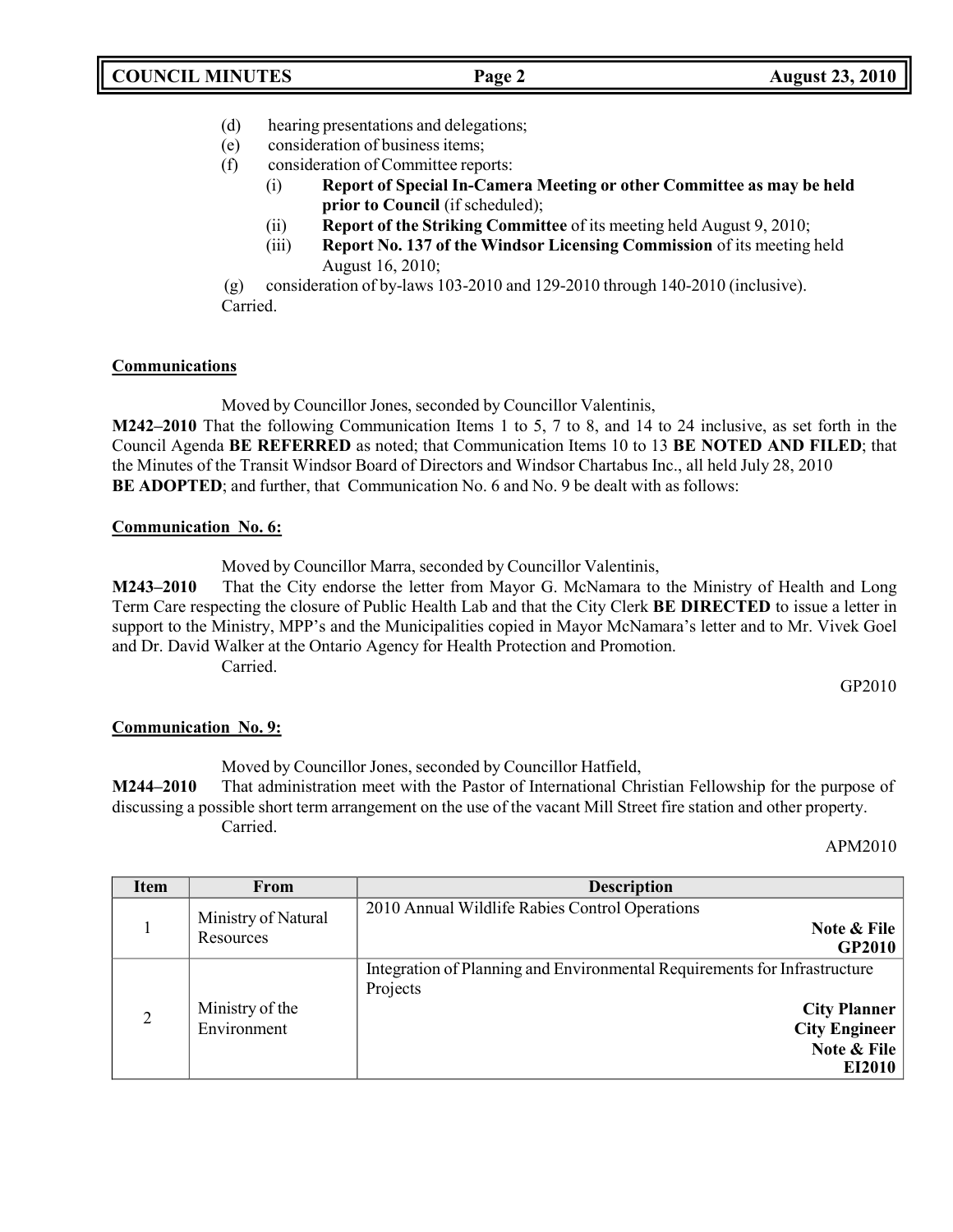# **COUNCIL MINUTES Page 3 August 23, 2010**

|                |                                     | Request for Grant Proposals for the Ontario Drinking Water Stewardship              |
|----------------|-------------------------------------|-------------------------------------------------------------------------------------|
|                |                                     | Program (ODWSP)<br><b>City Engineer</b>                                             |
|                | Ministry of the                     | <b>Executive Director of Operations</b>                                             |
| 3              | Environment                         | <b>Manager of Environmental Services</b>                                            |
|                |                                     | <b>Chief Financial Officer &amp; City Treasurer</b>                                 |
|                |                                     | Note & File                                                                         |
|                |                                     | EI/10108                                                                            |
|                |                                     | AMO Board of Directors $2010 - 2012$                                                |
|                |                                     | <b>Community Development &amp; Health Commissioner</b>                              |
|                | Association of                      | <b>City Engineer</b><br><b>City Solicitor</b>                                       |
| $\overline{4}$ | Municipalities of                   | <b>Chief Financial Officer &amp; City Treasurer</b>                                 |
|                | Ontario (AMO)                       | <b>City Clerk</b>                                                                   |
|                |                                     | <b>Chief Administrative Officer</b>                                                 |
|                |                                     | Note & File                                                                         |
|                |                                     | <b>MMA2010</b>                                                                      |
| 5              | Association of<br>Municipalities of | AMO Report to Members on June 2010 Board Meeting<br>Note & File                     |
|                | Ontario (AMO)                       | <b>MMA2010</b>                                                                      |
|                |                                     | Closure of Public Health Lab - Huron Church Road, Windsor, Ontario                  |
| 6              | The Corporation of<br>the Town of   | <b>Community Development &amp; Health Commissioner</b>                              |
|                | Tecumseh                            | Note & File                                                                         |
|                |                                     | GP2010                                                                              |
|                | Atlantic Institute for              | National Municipal Performance Report                                               |
| 7              | Market Studies                      | Chief Financial Officer & City Treasurer<br>Note & File                             |
|                | (AIMS)                              | <b>GM2010</b>                                                                       |
|                |                                     | Maple Leaf Day                                                                      |
| $\,8\,$        | Tree Canada                         | <b>Executive Director of Parks &amp; Facility Operations</b>                        |
|                |                                     | Note & File                                                                         |
|                |                                     | <b>APR2010</b>                                                                      |
|                |                                     | Request for Use of the Vacant Mill Street Fire Station and Other Property           |
| 9              | International                       | <b>COUNCIL DIRECTION REQUESTED</b><br><b>City Solicitor</b>                         |
|                | Christian Fellowship                | <b>Chief Administrative Officer</b>                                                 |
|                |                                     | <b>APM2010</b>                                                                      |
|                |                                     | Southwind Subdivision, Draft Plan Approval CR416/2005                               |
|                | Tru Land                            | <b>COUNCIL DIRECTION REQUESTED</b>                                                  |
| 10             | Developments Inc.                   | <b>City Engineer</b>                                                                |
|                |                                     | <b>City Planner</b><br>ZP/8520                                                      |
|                |                                     | Requesting the Establishment of Neighbourhood Advisory Committees for               |
|                |                                     | the Neighbourhoods Surrounding the Airport                                          |
| 11             | Antun Peakovic                      | <b>COUNCIL DIRECTION REQUESTED</b>                                                  |
|                |                                     | <b>Federica Nazzani</b>                                                             |
|                |                                     | MT/10466                                                                            |
|                |                                     | Request for Funding - Municipal Sponsorship Program to Provide a Safe,              |
| 12             | Water for People -<br>Canada        | Reliable Water Supply in Developing Countries<br><b>COUNCIL DIRECTION REQUESTED</b> |
|                |                                     | <b>Windsor Utilities Commission</b>                                                 |
|                |                                     |                                                                                     |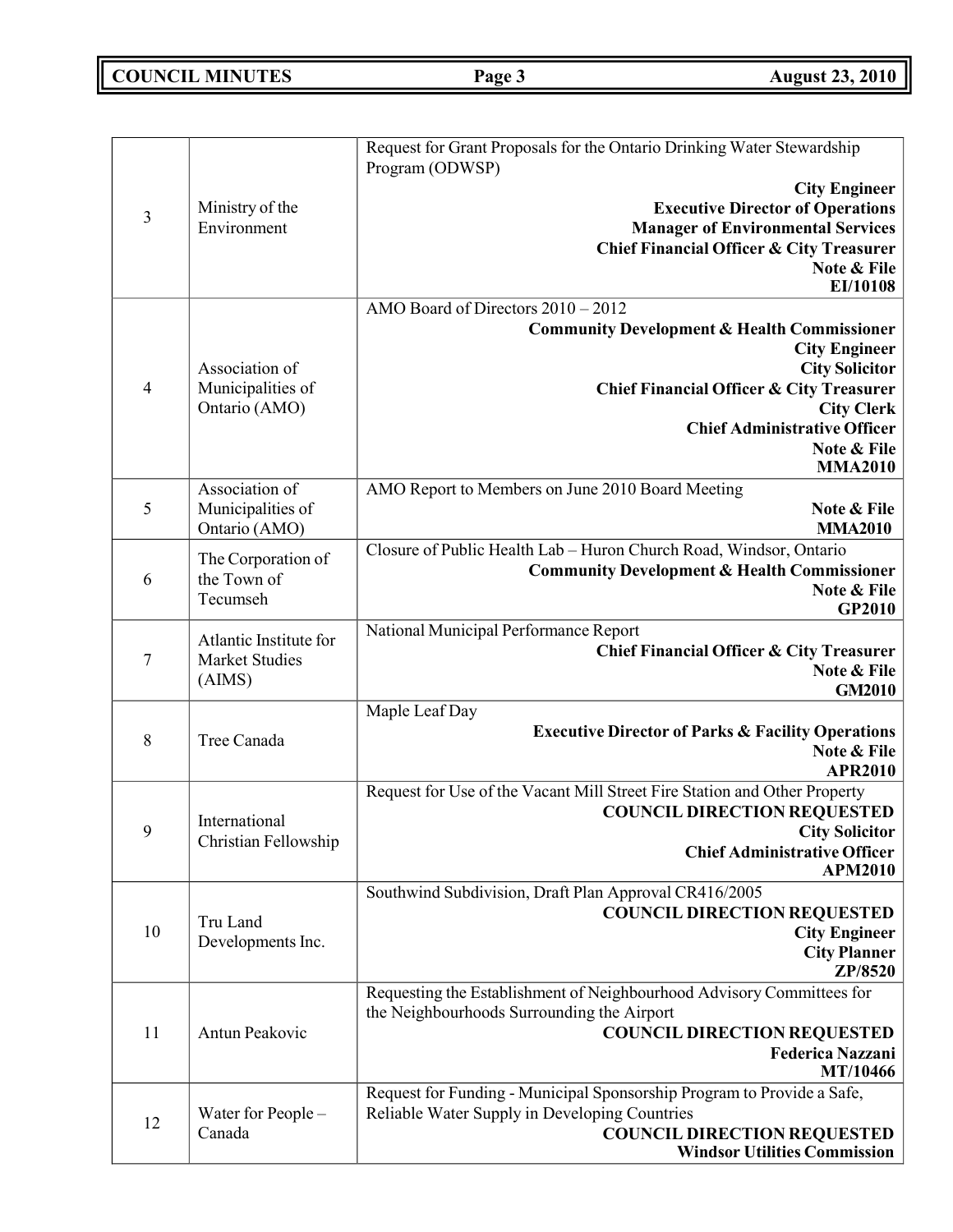**COUNCIL MINUTES Page 4 August 23, 2010**

|    |                                          | <b>APR2010</b>                                                                                                    |
|----|------------------------------------------|-------------------------------------------------------------------------------------------------------------------|
|    |                                          | Corporate Sponsorship or Donation of an Item or a Cheque to Provide                                               |
|    | <b>IRIS</b> Residential Inns             | Supportive Housing and Services for People Suffering from Mental Illnesses                                        |
| 13 | & Services (IRIS)                        | <b>COUNCIL DIRECTION REQUESTED</b><br><b>Chief Financial Officer &amp; City Treasurer</b>                         |
|    |                                          | <b>APR2010</b>                                                                                                    |
|    |                                          | Minutes of the Transit Windsor Board of Directors meetings held July 28,                                          |
| 14 | <b>Transit Windsor</b>                   | 2010 and the minutes of the Windsor Chartabus Inc. meeting held July 28,<br>2010                                  |
|    | <b>Board of Directors</b>                | <b>TO BE ADOPTED</b>                                                                                              |
|    |                                          | <b>MB2010</b>                                                                                                     |
|    |                                          | Application of Tuscany Oaks Ltd. for Site Plan Approval to permit the                                             |
| 15 | Manager of Urban<br>Design & Deputy      | construction of an addition to the building and new parking area located at<br>4185 Walker Rd.                    |
|    | <b>City Planner</b>                      | Note & File                                                                                                       |
|    |                                          | ZS/10761                                                                                                          |
|    |                                          | Application of Vincio Pupatello, as Trustee for Site Plan Approval to permit                                      |
| 16 | Manager of Urban<br>Design & Deputy      | conversion from a gravel surface parking lot to an asphalt surface parking lot<br>located at 558 Chatham St. East |
|    | <b>City Planner</b>                      | <b>Note &amp; File</b>                                                                                            |
|    |                                          | ZS/10762                                                                                                          |
|    |                                          | Application of Parks & Facilities City of Windsor for Site Plan Approval to                                       |
| 17 | Manager of Urban<br>Design & Deputy      | permit construction of the Festival Plaza performance stage located at 340<br>Riverside Dr. East                  |
|    | <b>City Planner</b>                      | Note & File                                                                                                       |
|    |                                          | ZS/10760                                                                                                          |
|    |                                          | Award of Tender 06-08 - Elsmere Avenue - Sewer, Watermain, and                                                    |
| 18 | City Engineer                            | <b>Pavement Rehabilitation</b><br>Note & File                                                                     |
|    |                                          | <b>SW2010</b>                                                                                                     |
|    |                                          | CQ9-2010 - Public Hall Licences                                                                                   |
| 19 | City Solicitor                           | Note & File<br><b>SPL2010</b>                                                                                     |
|    |                                          | Interactive Science and Technology Centre Inc. (Canada South Science City)                                        |
| 20 | City Solicitor                           | Note & File                                                                                                       |
|    |                                          | <b>APM/1894</b>                                                                                                   |
| 21 | <b>Chief Financial</b><br>Officer & City | 2010 Tax Policy - An Update<br>Note & File                                                                        |
|    | Treasurer                                | <b>AFB/10444</b>                                                                                                  |
|    |                                          | Minutes of meeting held July 27, 2010 ( <i>previously distributed</i> for members                                 |
| 22 | <b>Windsor Accessibility</b>             | of Council only) (copy available upon request)                                                                    |
|    | <b>Advisory Committee</b>                | Note & File<br><b>MB2010</b>                                                                                      |
|    |                                          | Minutes of meeting held July 22, 2010 ( <i>previously distributed</i> for members                                 |
| 23 | Seniors Advisory                         | of Council only) (copy available upon request)                                                                    |
|    | Committee                                | Note & File                                                                                                       |
|    |                                          | <b>MB2010</b><br>Minutes of meeting held July 26, 2010 ( <i>previously distributed</i> for members                |
| 24 | International                            | of Council only) (copy available upon request)                                                                    |
|    | <b>Relations Committee</b>               | Note & File                                                                                                       |
|    |                                          | <b>MB2010</b>                                                                                                     |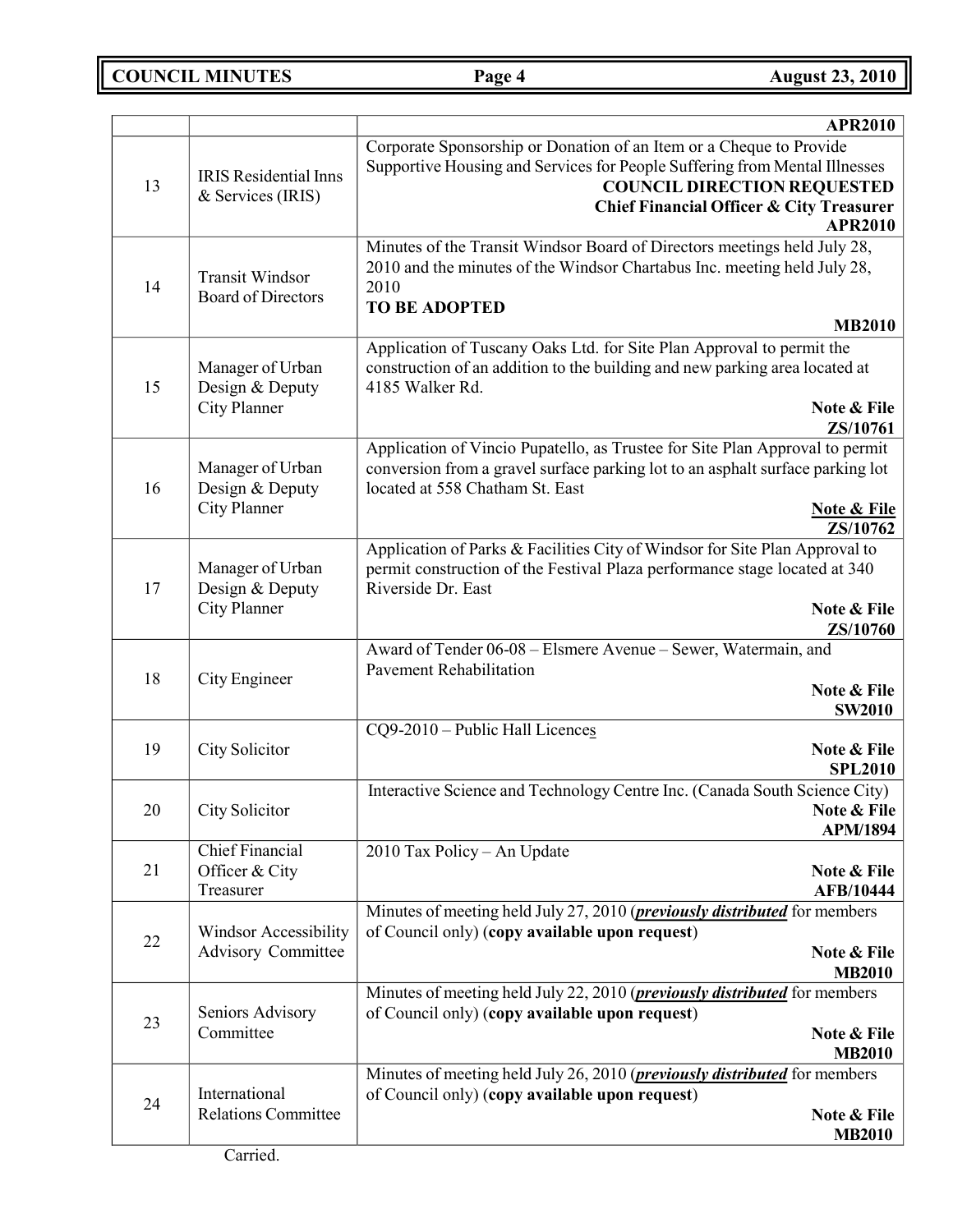### **Consent Agenda**

Moved by Councillor Brister, seconded by Councillor Dilkens,

That the following Consent Agenda and the recommendations contained in the administrative reports **BE APPROVED** as amended:

Item 1 Proposal to name Baseball Diamond at Remington Booster Park, "Noah 'Bud' Hurst Diamond"

Item 4 International Children's Games (ICG)

- Item 5 Memorandum of Agreement with the Ministry of Transportation Ontario (MTO) Proposed Upgrade of the Fibre Optic Link from Ouellette and Tecumseh to the City of Windsor Traffic Operations Centre at 1269 Mercer Street
- Item 6 Hansen Sustainability project Purchase of Infor's Services
- Item 7 A By-law to Adopt the Drainage Report for the Grand Marais Drain Improvements Phase 2
- Item 9 Child Care Purchase of Service Per Diem Rates
- Item 10 Construction of Concrete Sidewalks Tender No. 120-10
- Item 12 Bulk Oil & Lubricants Tender No. 110-10
- Item 13 Odette Sculpture Park Donation Agreement
- Item 15 Council Communication, August 9, 2010: Item 17 Boardwalk REIT Properties Holdings Ltd. Condominium Conversions; M225-2010
- Item 19 126 Ouellette Avenue The Loose Goose Resto Pub & Lounge, Sidewalk Cafe Application

Carried. Councillor Hatfield discloses an interest and abstains from voting on Item 9.

### **Deferrals and/or Referrals and Withdrawals**

### **Item 8 SDR Water Management Governance Project Phase 1: KPMG Report on City of Windsor Water-Based Services**

Councillor Lewenza ask that this matter **BE DEFERRED** until after the 2010 Municipal Election as the Windsor Utilities Commission is working on items that would compliment this report.

(For final disposition of this matter, see Clause **CR313/2010** in Schedule "A" attached hereto.)

### **Presentations & Delegations:**

### **DELEGATION**

### **Integrity Commissioner – Annual Report**

### **Bruce McLeod, Ward 1 resident**

Bruce McLeod, Ward 1 resident, appears before Council expressing concern with the overall process relating to the office of Integrity Commissioner.

Moved by Councillor Halberstadt, seconded by Councillor Dilkens,

That Rule 13.9 (a) of the Procedure By-law regarding business not already before Council **BE WAIVED**, to permit the introduction of a motion for reconsideration without prior notice respecting the Office of the Integrity Commissioner.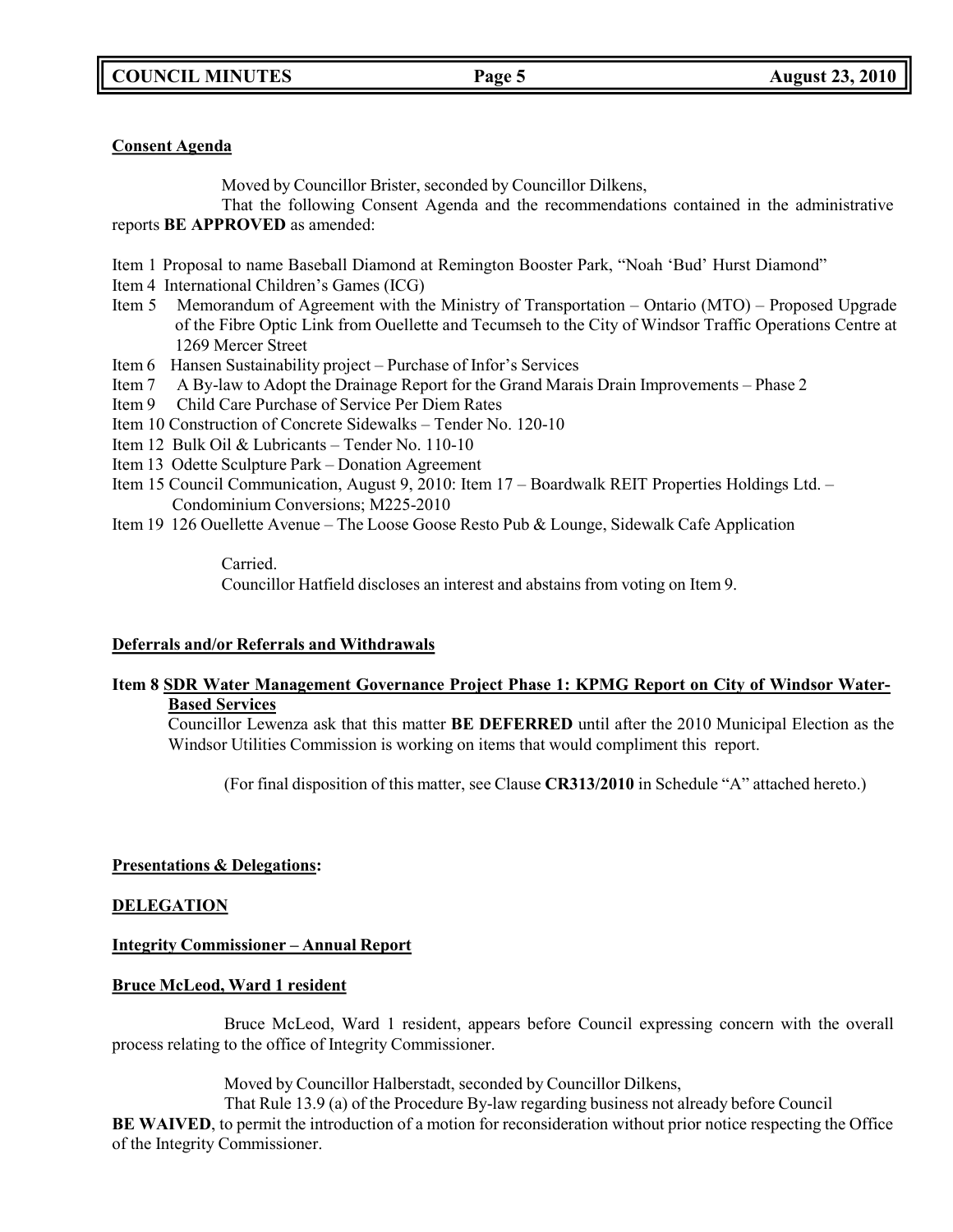### **GM/10017 16**

The motion is put and is lost as a result of achieving less than the 2/3 majority required. Aye Votes: Councillors Halberstadt, Dilkens, Gignac, Jones and Hatfield Nay Votes: Councillors Marra, Brister, Valentinis and Lewenza

(For final disposition of this matter, see Clause **CR321/2010** in Schedule "A" attached hereto.)

### **PRESENTATIONS:**

### **Gilbert Barichello, Dan Castellan, Caterina Lopez and Vanna Evola, Italian Heritage Committee**

Gilbert Barichello, Dan Castellan, Caterina Lopez and Vanna Evola, Italian Heritage Committee, appear before Council to present Mayor Francis and Members of Windsor City Council with a copy of the book "Impronte: Italian Imprints in Windsor", which is a celebration of the local Italian community and history. The book features stories and photos on immigration, early Italian business, moments during the war, connecting with the homeland, religion, clubs and associations, sports, music and arts, media and families history. Also notes that the book has been catalogued in the archives of Ontario in Toronto and in the library and archives of Canada in Ottawa.

Moved by Councillor Marra, seconded by Councillor Hatfield, **M245-2010** That the presentation and copy of the book Impronte: Italian Imprints in Windsor" **BE RECEIVED**. Carried.

APR2010

### **DELEGATIONS**

### **M313-2009 Clover Street Closure Petition**

### **Michael Parent, Ward 5 property owner**

Michael Parent, Ward 5 property owner, appears before Council to speak in support of the administrative recommendation to open Clover Street noting that it will help to share the traffic volume with other streets in the area.

Mayor Francis leaves the meeting at 7:08 o'clock p.m. and Councillor Lewenza assumes the Chair.

### **Theo Wardhaugh, Ward 5 resident**

Theo Wardhaugh, Ward 5 resident, appears before Council expressing concern that most issues in the petition were not addressed. Also notes that the matter was not explained in the Vista Improvement Project and requests that Clover Street not be connected to Wyandotte.

Mayor Francis returns to the meeting at 7:16 o'clock p.m., and Councillor Lewenza returns to his seat at the Council table.

Councillor Marra leaves the meeting at 7:30 o'clock p.m.

### **ACO/10302** 2

(For final disposition of this matter, see Clause **CR307/2010** in Schedule "A" attached hereto.)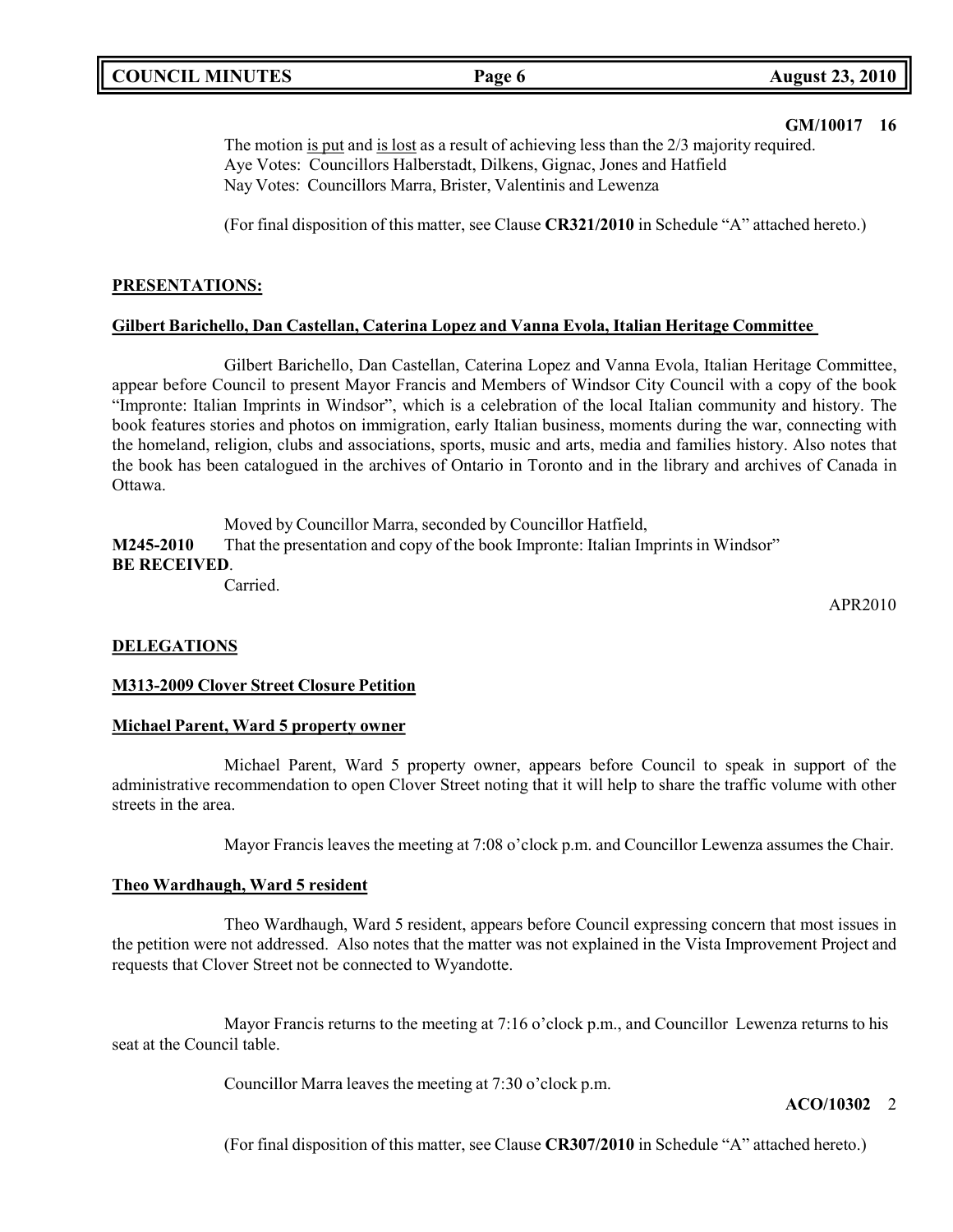| <b>COUNCIL MINUTES</b> |  |
|------------------------|--|
|------------------------|--|

### **Sidewalk Cafe Temporary Reprieve from Encroachment By-laws**

### **Robert Cosma, Ward 3 resident**

Robert Cosma, Ward 3 resident, appears before Council to speak in opposition for a temporary reprieve for small sidewalk cafes from encroachment by-laws as it would result in a loss of revenue to the City and also notes the need for greater enforcement of the by-laws.

### **Ron Balla, owner of The Coffee Exchange**

Ron Balla, owner of The Coffee Exchange, appears before Council noting that fees are expensive for small patios and is in favour of a temporary reprieve for the remainder of the year.

### **Bob Williams, Coordinator, Hospitality Resource Panel, Downtown Windsor BIA and Chris Edwards, Executive Director, Downtown Windsor BIA**

Bob Williams, Coordinator, Hospitality Resource Panel, Downtown Windsor BIA, and Chris Edwards, Executive Director, Downtown Windsor BIA appear before Council expressing that fees are expensive for small cafes and that these businesses do not have the same opportunities as the larger licensed patios to generate revenues and conclude by supporting a temporary reprieve for the remainder of the year.

### **Michael Burton, Ward 3 resident**

Michael Burton, Ward 3 resident, appears before Council at the request of establishments in the Erie and Ottawa Street BIA's and expresses that the fee structure does not reflect current economic conditions. He suggests that Council reduce the encroachment fees for cafe and restaurants beginning September, 2010 and provides other suggestions such as a rate of \$10/month for next year, reducing the indemnity fee to \$500. and to plan for a 50% reduction in the overall patio fees to stimulate growth in the sector.

### **MI2010** 14

(For final disposition of this matter, see Clause **CR319/2010** in Schedule "A" attached hereto.)

### **Agreements with the Province of Ontario re Additional Projects Resulting from Windsor-Essex Parkway Announcement**

### **David Hanna, Ward 1 resident**

David Hanna, Ward 1 resident, appears before Council to speak in favour of the report and note the potential for additional opportunities with respect to BUMP, City Circuit, CIP, environmental incentives etc. with both the Provincial and Federal governments.

### **SW/7961** 11

(For final disposition of this matter, see Clause **CR316/2010** in Schedule "A" attached hereto.)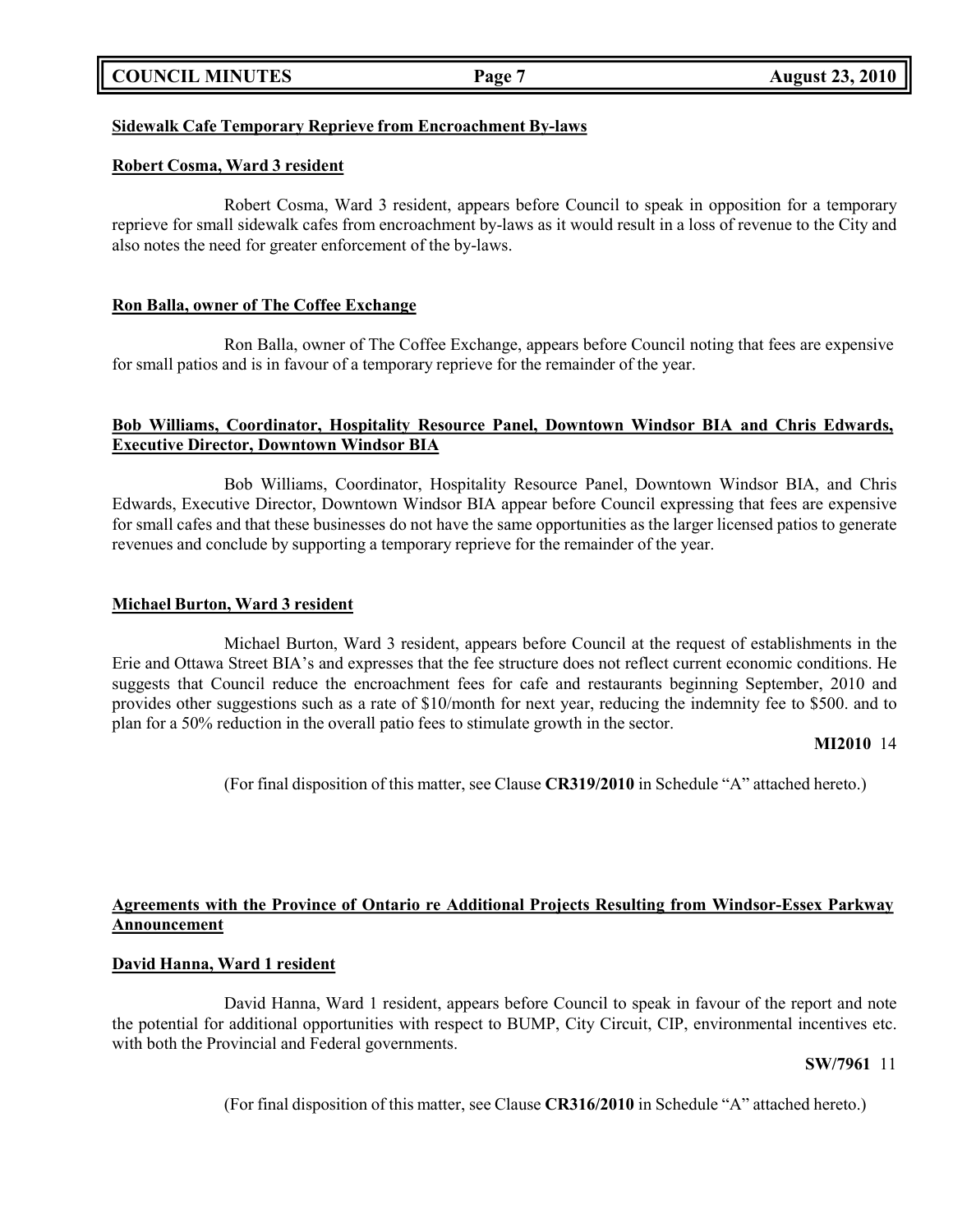### **Proposed Terms of Reference for the Local Economic Diversification Community Improvement Plan**

### **David Hanna, Ward 1 resident**

David Hanna, Ward 1 resident, appears before Council to speak in favour of the report and that this is an opportunity to bring forward community engagement and improvements in the community.

### **John Liedtke, Ward 3 resident**

John Liedtke, Ward 3 resident, appears before Council to express that CIP's need to follow guidelines set out by Ministry of Municipal Affairs and Housing and that municipalities must consult with the Ministry on the preparation of a CIP. He concludes by asking if the municipality has followed procedures, if current by-laws need to be repealed if the CIP is adopted and why the matter is time sensitive.

**SPL/10759** 17

(For final disposition of this matter, see Clause **CR322/2010** in Schedule "A" attached hereto.)

### **Windsor Licensing Commission Report No. 137**

### **Walter Bezzina, representing Vets Cab**

Walter Bezzina, representing Vets Cab, appears before Council to speak in favour of the report and thank the Licensing Commissioner and Staff and the License Commission for dealing swiftly with the matter respecting the taxi driver/licenses.

(For final disposition of this matter, see Report Section.)

### **Installation of Photovoltaic (PV) Rooftop System**

### **Sean Moore, CEO Unconquered Sun Solar Tech**

Mayor Francis leaves the meeting at 9:00 o'clock p.m. and Councillor Lewenza assumes the Chair.

Sean Moore, CEO Unconquered Sun Solar Tech, appears before Council to express concern that the report seems to endorse monocrystalline cell technology over other cell technology and asks that any RFPs that are issued in regard to the feasibility study include polycrystalline technology for consideration in any future city projects.

### **MU/8327** 3

(For final disposition of this matter, see Clause **CR308/2010** in Schedule "A" attached hereto.)

Mayor Francis returns to the meeting at 9:04 o'clock p.m. and Councillor Lewenza returns to his seat at the Council table.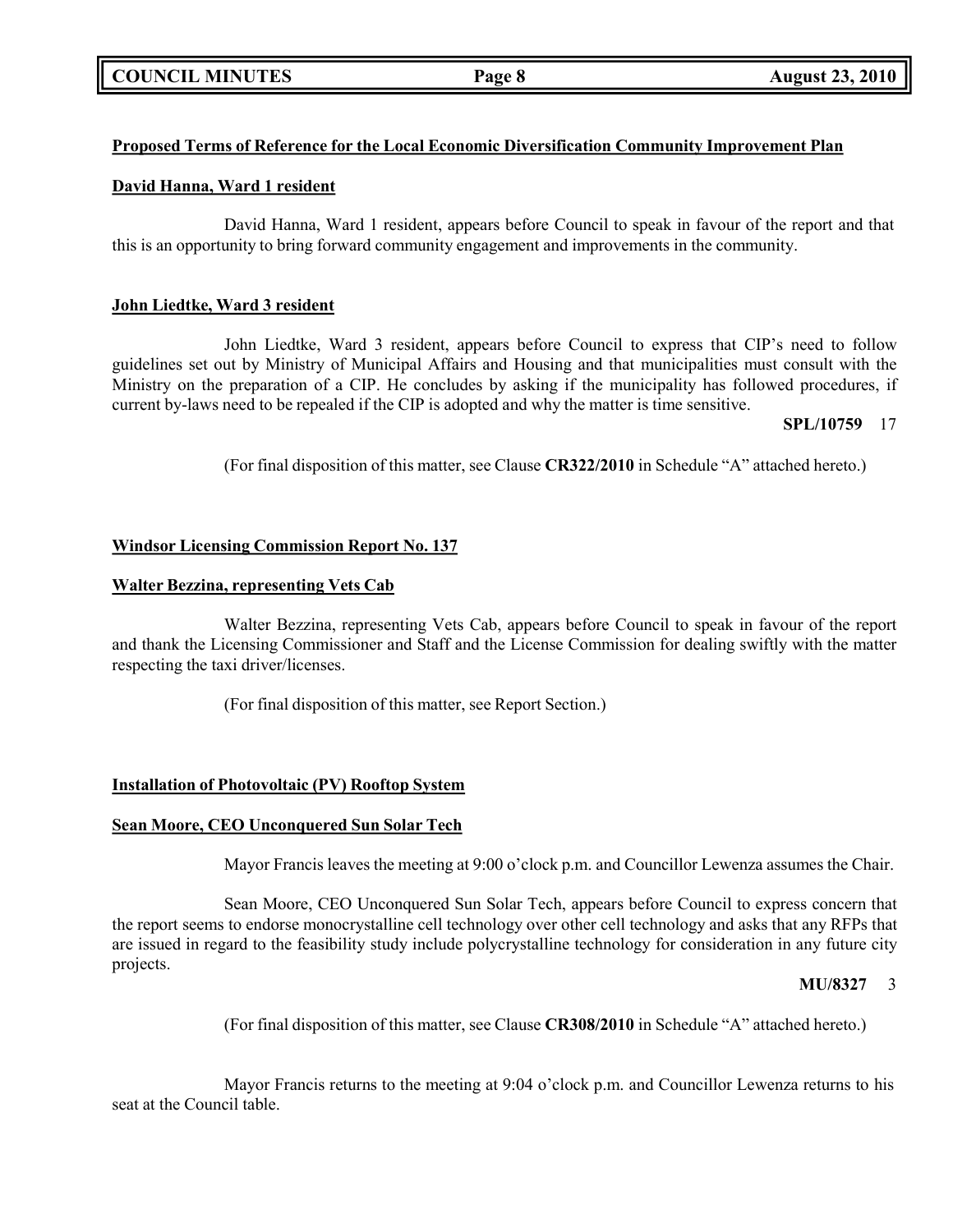### **2010 Capital Budget Approvals – Deferred Items**

### **Philip Haddad, Downtown Residents Association Windsor**

Philip Haddad, Downtown Residents Association Windsor, appears before Council noting the success of the farmers market and further, to request capital funding improvements of approximately \$90,000. for the expansion of the existing canopy and opening the existing building to provide expanded retail space and washroom facilities. As an alternative he asks Council to consider a 5 year lease which would qualify them for grants and not require City funding.

### **Tristan Fehrenbach, Downtown Residents Association Windsor**

Tristan Fehrenbach, Downtown Residents Association Windsor, appears before Council expressing that the building is an important historical component of the City and could potentially enhance the armouries as a historical district. Also, notes that people visit the market from all parts of the City including tourists and concludes by thanking Council and the Downtown Business Association for their support.

### **John Sheridan, Downtown Residents Association Windsor**

John Sheridan, Downtown Residents Association Windsor, appears before Council to read a letter received from the Farmers Market of Ontario stating how impressed they were with the farmers market but that the facility needs some basic refurbishments and guarantees that it can be there for many years to come. Also notes that they urge Council to approve a long term lease and offer their assistance with writing a grant proposal.

Moved by Councillor Valentinis, seconded by Councillor Halberstadt,

That Rule 13.9(a) of the Procedure By-law regarding business not already before Council **BE WAIVED**, to permit the introduction of a motion for reconsideration without prior notice respecting the Windsor Armouries and former bus terminal.

> The motion is put and is lost. Aye Votes: Councillors Valentinis, Lewenza and Halberstadt Nay Votes: Councillors Brister, Gignac, Hatfield, Jones and Dilkens Councillor Marra was absent from the meeting when the vote was taken on this matter.

### **Mark Lindquist, Chair, Windsor Bicycling Committee**

Mark Lindquist, Chair, Windsor Bicycling Committee, appears before Council to thank the City for the continued improvements to cycling infrastructure and to continue to complete as many proposed projects as possible. Also requests that a placeholder and funding be allocated for cycling infrastructure in years 2012 and beyond to meet community needs and to make cycling safer and more user friendly.

Chair.

Mayor Francis leaves the meeting at 10:04 o'clock p.m. and Councillor Lewenza assumes the

Mayor Francis returns to the meeting at 10:05 o'clock p.m. and Councillor Lewenza returns to his seat at the Council table.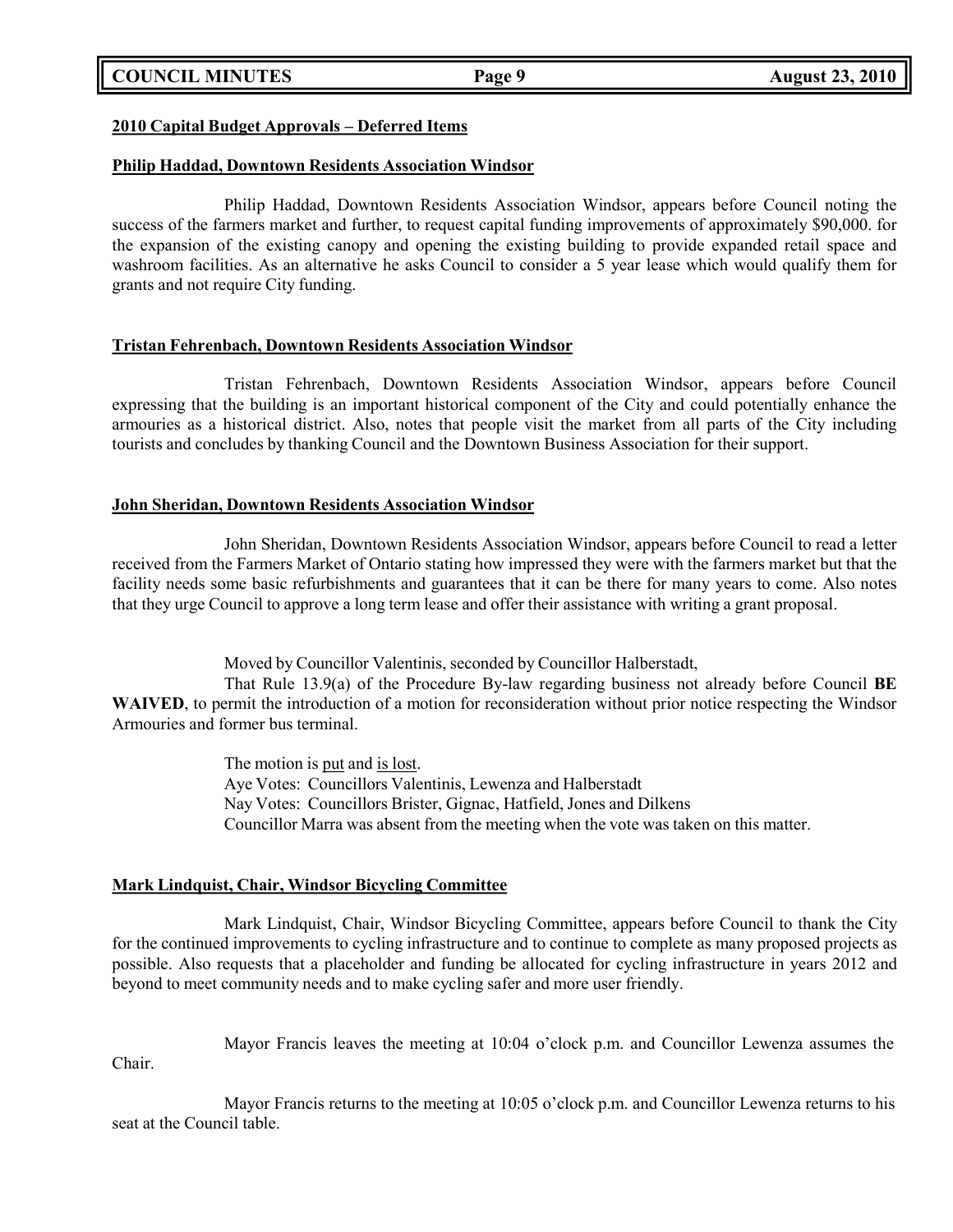### **COUNCIL MINUTES Page 10 August 23, 2010**

### **Steve Konkle, Chair, Bike Friendly Windsor**

Steve Konkle, Chair, Bike Friendly Windsor, appears before Council noting that the Bicycle Use Master Plan calls for \$200,000. on cycling improvements annually but that the capital budget has no funding allocated for bicycle projects after 2011 and there are no projects planned despite the City being years behind where it should be according to the B.U.M.P. Also notes that recent research conducted by the University of Windsor states that safety is a large concern to local riders and that more bike trails are supported. He concludes

### **Andrew George, Bike Friendly Windsor**

Andrew George, Bike Friendly Windsor, appears before Council to express concern that no capital funds have been allocated to bicycle infrastructure beyond 2011 and suggests five potential solutions to make bike lanes safer and more cost effective including not repainting lines that are still visible, using green paint for bike lanes, scale back width of sidewalks, enforce *Ontario Highway Safety Act* and outsourcing lane painting.

### **GM/10567** 18

(For final disposition of this matter, see Clause **CR323/2010 through CR330/2010** in Schedule "A" attached hereto.)

### **Regular Business Items (for final disposition of these matters see Schedule "A" attached)**

by requesting that at least \$200,000. be allocated annually as stipulated in the B.U.M.P.

Nil.

### **Consideration of Committee Reports**

Moved by Councillor Hatfield, seconded by Councillor Jones, **M246-2010** That the **Report of the special In-camera** meeting held August 23, 2010, **BE ADOPTED** as presented. Carried.

Councillor Marra was absent from the meeting when the votes was taken on this matter.

ACO2010

Moved by Councillor Hatfield, seconded by Councillor Jones, **M247-2010** That the **Report of the Striking Committee** of its meeting held August 9, 2010, **BE ADOPTED** as amended to reflect the resignation of Mr. Peter Bondy from the International Relations Committee. Carried. Councillor Marra was absent from the meeting when the votes was taken on this matter.

MB2010

Moved by Councillor Gignac, seconded by Councillor Dilkens, **M248-2010** That the **Report No. 137 of the Windsor Licensing Commission** of its meeting held August 16, 2010, **BE ADOPTED** as presented. Carried. Councillor Marra was absent from the meeting when the votes was taken on this matter.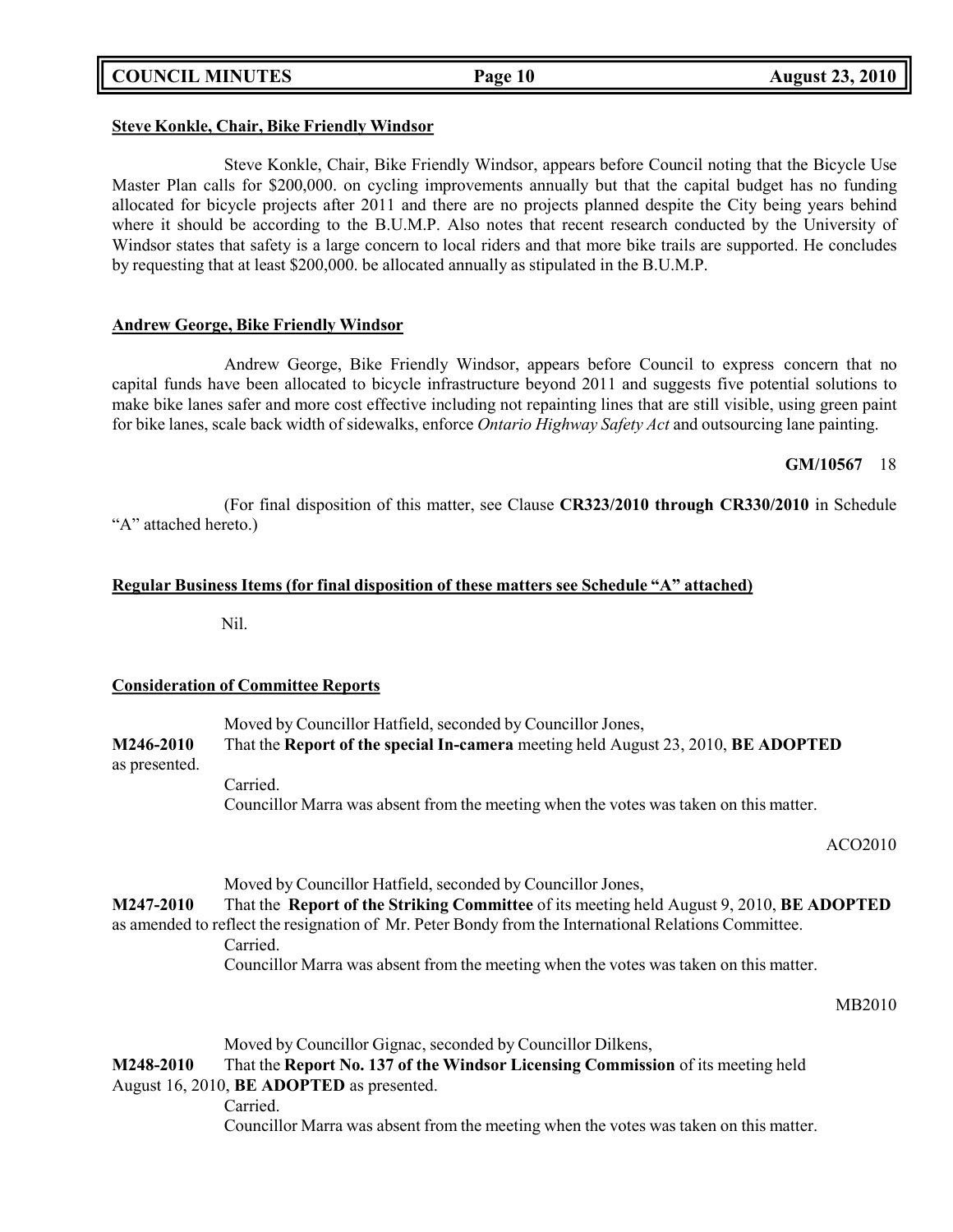MB2010

**By-laws**

Moved by Councillor Lewenza, seconded by Councillor Jones,

That the following By-laws No. 103-2010 and 129-2010 through 140-2010 (inclusive), be introduced and read a first and second time:

- 103-2010 "A BY-LAW TO PROVIDE FOR DRAINAGE WORKS IN THE CITY OF WINDSOR, IN THE COUNTY OF ESSEX, KNOWN AS THE GRAND MARAIS DRAIN IMPROVEMENTS – PHASE 2"
- 129-2010 "A BY-LAW TO DESIGNATE THE WHOLE GEOGRAPHIC AREA OF THE CITY OF WINDSOR AS THE LOCAL ECONOMIC DIVERSIFICATION COMMUNITY IMPROVEMENT PROJECT AREA"
- 130-2010 "A BY-LAW TO UPDATE THE NAME OF THE CITY CENTRE BUSINESS ASSOCIATION AND TO ESTABLISH THE DOWNTOWN WINDSOR BUSINESS IMPROVEMENT ASSOCIATION AS THE BOARD OF MANAGEMENT FOR THE IMPROVEMENT AREA DESIGNATED IN BY-LAW 5651 AS AMENDED BY BY-LAWS 7126, 7456 AND 470- 2001"
- 131-2010 "A BY-LAW TO FURTHER AMEND BY-LAW NUMBER 9148 BEING A BY-LAW TO REGULATE TRAFFIC WITHIN THE LIMITS OF THE CITY OF WINDSOR"
- 132-2010 "A BY-LAW TO FURTHER AMEND BY-LAW NUMBER 8600 CITED AS THE "WINDSOR CORE AREA ZONING BY-LAW"
- 133-2010 "A BY-LAW TO FURTHER AMEND BY-LAW NUMBER 8600 CITED AS THE "WINDSOR CORE AREA ZONING BY-LAW"
- 134-2010 "A BY-LAW TO FURTHER AMEND BY-LAW NUMBER 8600 CITED AS THE "WINDSOR CORE AREA ZONING BY-LAW"
- 135-2010 "A BY-LAW TO AMEND BY-LAW 137-2007 BEING A BY-LAW RESPECTING THE LICENSING AND REGULATING OF PUBLIC VEHICLES"
- 136-2010 "A BY-LAW TO AMEND BY-LAW 137-2007 BEING A BY-LAW RESPECTING THE LICENSING AND REGULATING OF PUBLIC VEHICLES"
- 137-2010 "A BY-LAW TO FURTHER AMEND BY-LAW NUMBER 8600 CITED AS THE "WINDSOR CORE AREA ZONING BY-LAW"
- 138-2010 "A BY-LAW TO ADOPT AMENDMENT NO. 70 TO THE OFFICIAL PLAN OF THE CITY OF WINDSOR"
- 139-2010 "A BY-LAW TO FURTHER AMEND BY-LAW NUMBER 8600 CITED AS THE "CITY OF WINDSOR ZONING BY-LAW"
- 140-2010 "A BY-LAW TO CONFIRM THE PROCEEDINGS OF THE COUNCIL OF THE CORPORATION OF THE CITY OF WINDSOR AT ITS MEETING HELD ON THE TWENTY-THIRD DAY OF AUGUST, 2010"

Carried.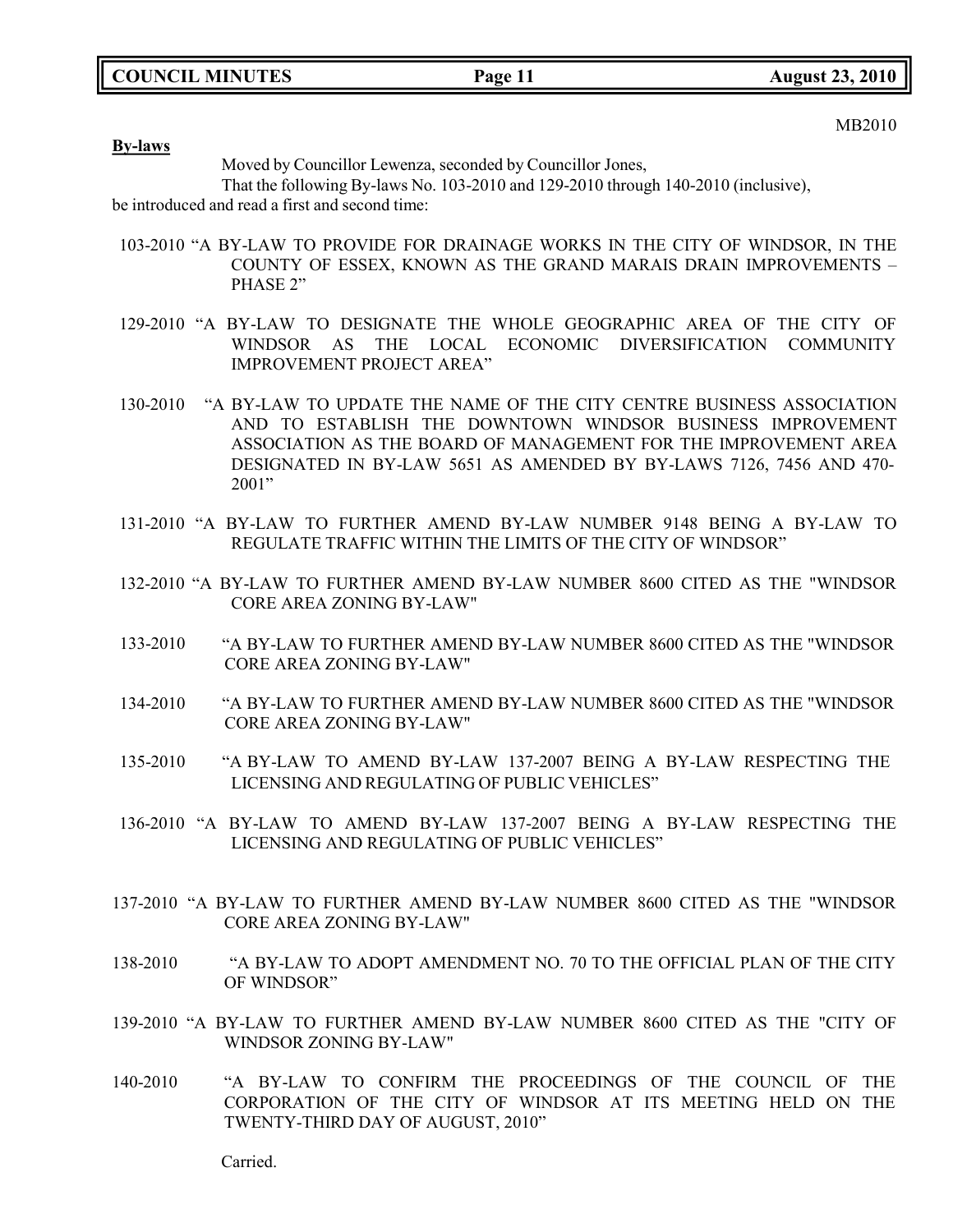|  | <b>COUNCIL MINUTES</b> |
|--|------------------------|
|--|------------------------|

Councillor Marra was absent from the meeting when the votes was taken on this matter.

Moved by Councillor Jones, seconded by Councillor Valentinis,

That the Committee of the Whole does now rise and report to Council respecting the business items considered by the Committee:

- **1) Communication Items (as amended)**
- **2) Consent Agenda (as amended)**
- **3) Items Deferred**
- **Items Referred**
- **4) Consideration of the Balance of Business Items (see Schedule "A")**
- **5) Committee Reports (as amended)**
- **6) By-laws given first and second readings (as presented)**

Carried.

Councillor Marra was absent from the meeting when the votes was taken on this matter.

### **Notices of Motion**

Moved by Councillor Jones, seconded by Councillor Dilkens, **M249-2010** That Rule 13.9(a) of the Procedure By-law regarding business not already before Council **BE WAIVED** to permit the introduction of a motion for reconsideration without prior notice with respect to receiving a delegation from Changchun, China from October 31 to November 3, 2010.

Carried.

Councillor Marra was absent from the meeting when the votes was taken on this matter.

MB2010

Moved by Councillor Dilkens, seconded by Councillor Jones, **M250-2010** That Council **APPROVE** to receive a delegation of business and government officials from our twin City of Changchun, China from October 31 to November 3, 2010. Carried. Councillor Marra was absent from the meeting when the votes was taken on this matter.

MB2010

Councillor Halberstadt gives notice that he will introduce a motion at the September 13, 2010 meeting of Council that the City of Windsor apply to the Share the Road Cycling Coalition of Ontario for the designation as a Bicycling Friendly Community.

MB/5331

### **Third Reading of By-laws**

Moved by Councillor Brister, seconded by Councillor Dilkens,

That the following By-laws No. 103-2010 and 129-2010 through 140-2010 (inclusive), having been read a first and second time be now read a third time and finally passed and that the Mayor and Clerk **BE AUTHORIZED** to sign and seal the same notwithstanding any contrary provision of the Council.

Carried.

Councillor Marra was absent from the meeting when the votes was taken on this matter.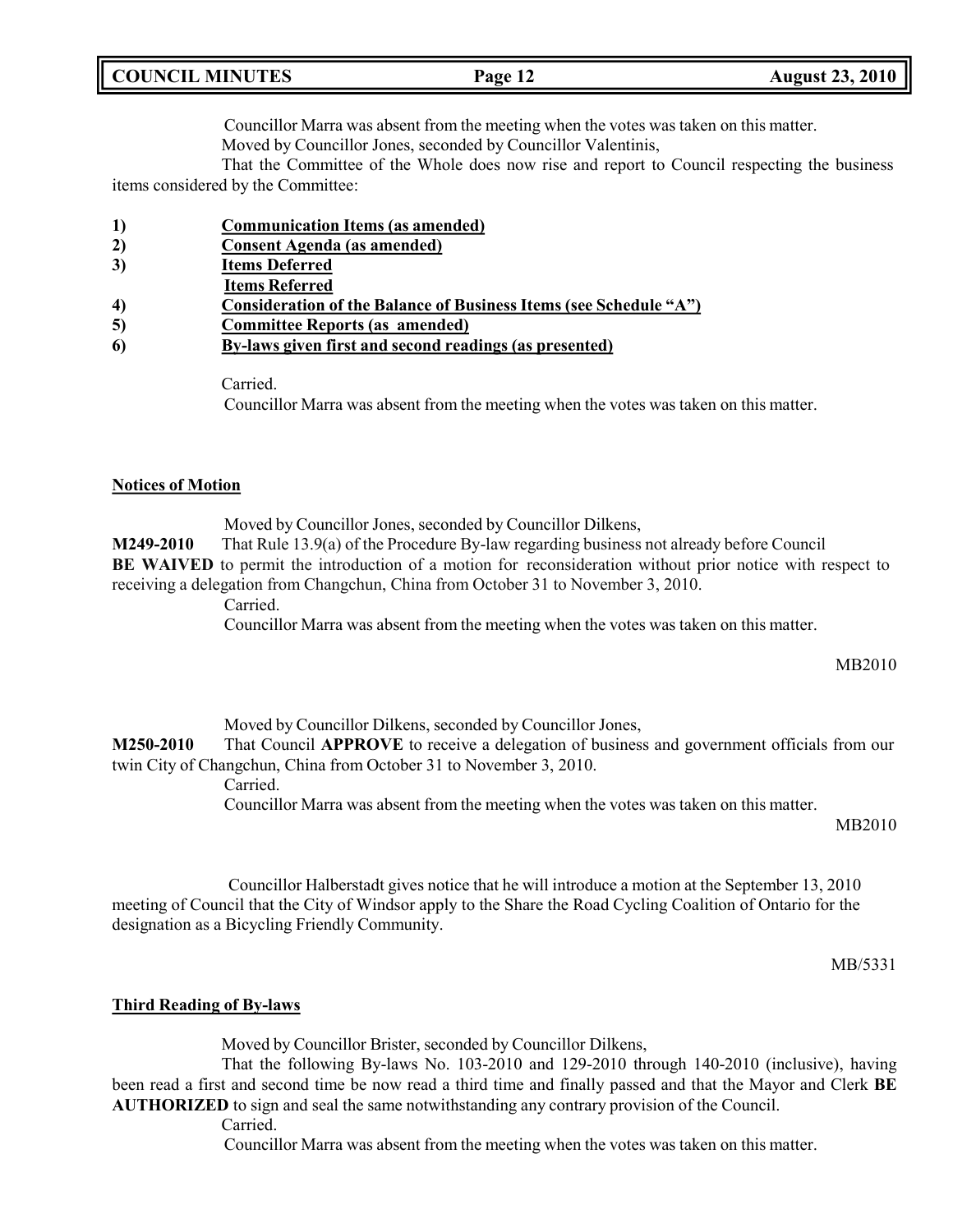### **Petitions**

Moved by Councillor Gignac, seconded by Councillor Halberstadt,

**M251-2010** That the petition presented by Councillor Dilkens from residents of Howard Avenue requesting administration to investigate traffic calming alternatives including but not limited to lowering the speed limit as well as restricting the weight of trucks that use this street **BE RECEIVED** by the Clerk and the Clerk

**BE DIRECTED** to forward the petition to the City Engineer for the purpose of an examination of the requested works or undertakings; and further that a report **BE PROVIDED** consistent with the direction provided.

Carried.

Councillor Marra was absent from the meeting when the votes was taken on this matter.

ACO/10546

### **Council Questions**

Moved by Councillor Hatfield, seconded by Councillor Jones,

**M252-2010** That the Council Questions arising from the previous meeting of Council and listed by the Clerk **BE NOW CONSIDERED** for purposes of discussion , and further, that the Administration **BE DIRECTED** to proceed with the necessary actions to respond to the Council Questions consistent with Council's instructions.

Carried.

Councillor Marra was absent from the meeting when the votes was taken on this matter.

ACOQ2010

### **Adjournment**

Moved by Councillor Lewenza, seconded by Councillor Valentinis, That this Council meeting stand adjourned until the next regular meeting of Council or at the call

### of the Mayor.

Carried.

Councillor Marra was absent from the meeting when the votes was taken on this matter.

Accordingly, the meeting is adjourned at 10:41 o'clock p.m.

**MAYOR**

**CITY CLERK**

### **THIS IS A DRAFT COPY**

### **DEPUTY CITY CLERK**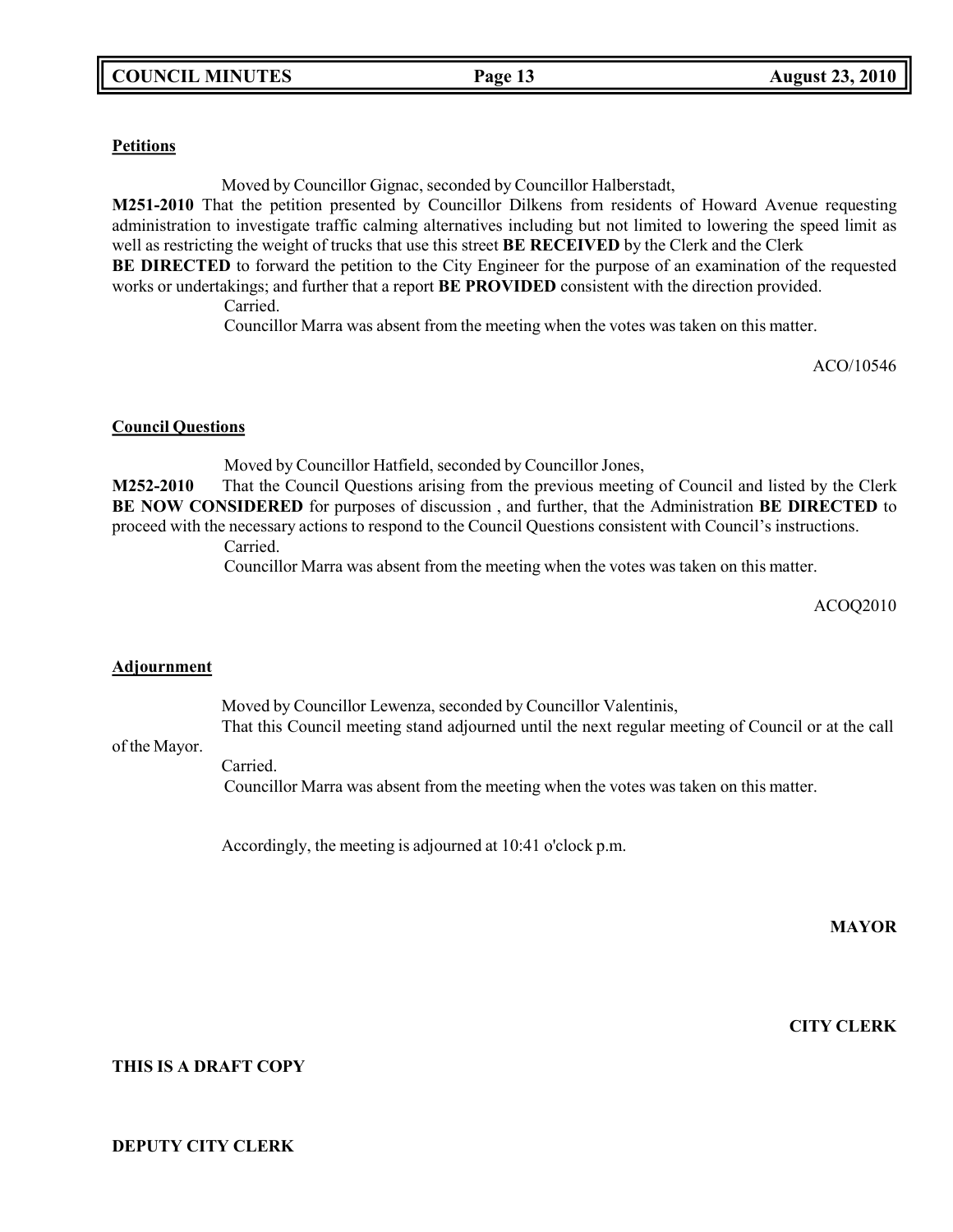### **SCHEDULE 'A' TO MINUTES Page 14 August 23, 2010**

Brister Dilkens

CR306/2010

That the request from the Windsor Stars Baseball Club (WSBC) to name the baseball diamond at Remington Booster Park, the "Noah "Bud" Hurst Diamond" **BE APPROVED**.

Carried.

Report Number **14831 SR2010 C1**

Internal Distribution Recreation [Walt Metulynsky] Executive Director of Recreation & Culture Community Development & Health Commissioner

External Distribution

Hatfield Gignac

CR307/2010

That the request for the cul-de-sac on Clover Street **BE DENIED**, and further, that Clover Street **BE OPENED UP** after a one month delay following the completion of the east/west extension of Wyandotte.

Carried. Councillor Marra is absent from the meeting when the vote was taken on this matter.

Report Number **14843 ACO/10302 2**

Internal Distribution Public Works [J.M. Eugeni] City Engineer Senior Manager, Infrastructure and Transportation Planning/Deputy City Engineer City Planner

External Distribution

Gignac Valentinis

CR308/2010

That City Council **RECEIVE** for information the Photovoltaic Feasibility Study prepared by MCW Energy Solutions Ltd.; and

That City Council **APPROVE** South Windsor Arena, Forest Glade Arena, and Parks and Recreation Administration Building as the preferred sites for solar photovoltaic roof top installation; and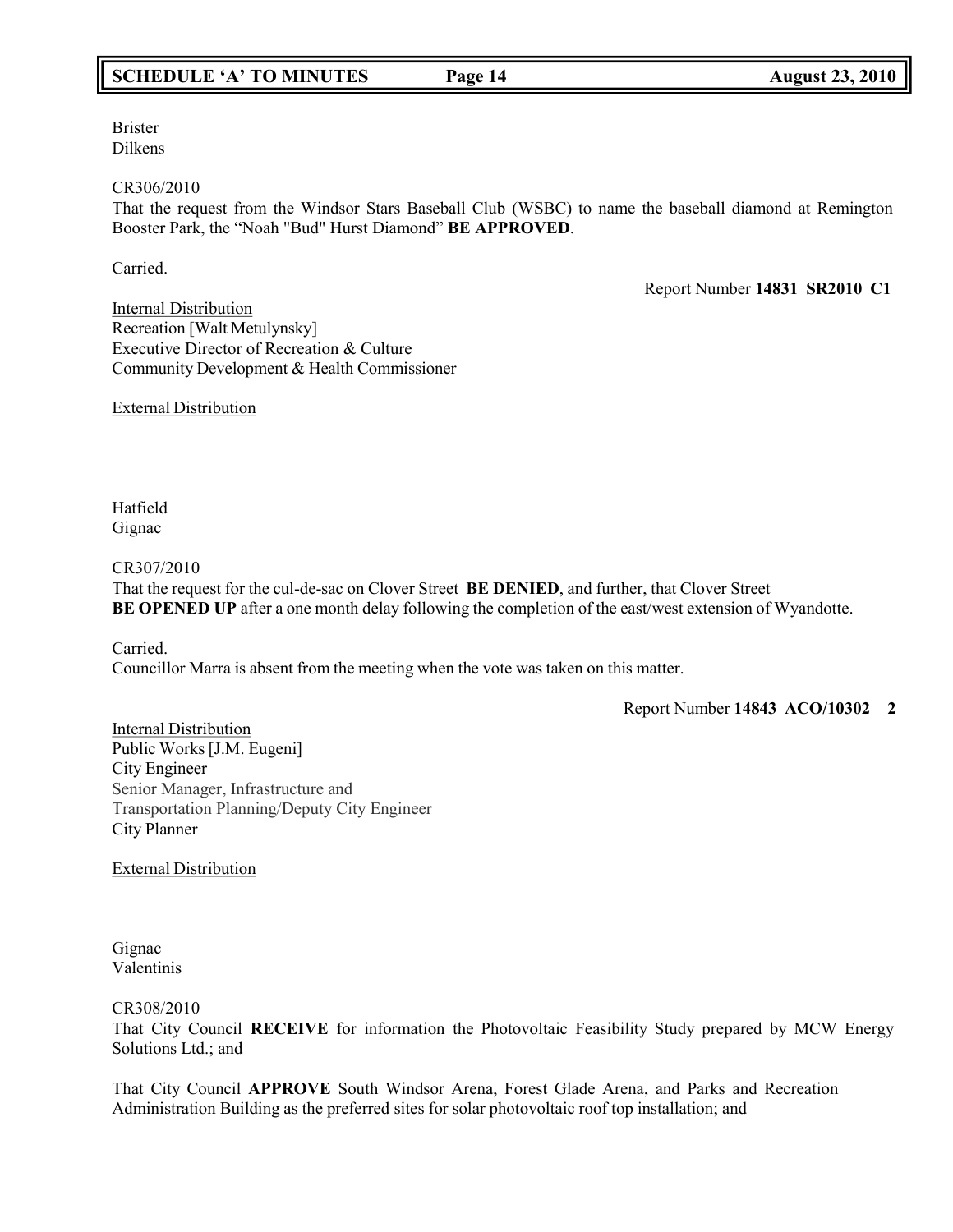### **SCHEDULE 'A' TO MINUTES Page 15 August 23, 2010**

That City Council **DIRECT** Administration to issue a Request for Proposal to qualified firms to supply the following ownership structures:

- a) Sole proprietorship, Vendor to provide turnkey service for one or more identified facilities to include complete design, supply, installation and commissioning of a year round roof mounted solar photovoltaic electrical power generating system at selected corporate sites.
- b) Joint equity ownership arrangement between the Vendor and the City of Windsor for one or more identified facilities, whereby the Vendor would be responsible for the scope of work and related turnkey services.
- c) Rooftop lease agreement between the Vendor and the City of Windsor that leases rooftop space at one or more of the identified facilities, whereby the Vendor installs and operates the photovoltaic system(s) and; specifically identifying that the Feed-in Tariff contract would be between the Vendor and the Ontario Power Authority. And;

That administration investigate some options towards local content; and

That City Council **APPROVE** retaining MCW Custom Energy Solutions Ltd. to provide consulting services and assist with preparing the technical documentation for the Request for Proposal and related support services; and

That any costs associated with the Request for Proposal be incorporated as part of the current ongoing corporate energy retrofit program in accordance with Council Resolutions 211/2008 and 391/2008 (as amended); and

That City Council **DIRECT** administration to report back the outcome of the Request for Proposal identifying the preferred ownership structure, the successful proponent, and funding sources (if required by the ownership structure chosen).

Carried.

Report Number **14774 MU/8327 3**

Internal Distribution Finance [Sergio Grando] Chief Finance Officer/City Treasurer Executive Director of Parks and Facilities City Solicitor

External Distribution

Brister Dilkens

CR309/2010

That Council **APPROVE** the participation fee of Team Windsor Essex, at both ICG Games held in 2011, at a total cost of 500 Euros (approximately \$800.00 CDN) and **FURTHER** that the cost of the participation fees be absorbed through the 2010 Operating Budget of the Mayor's Office.

Carried.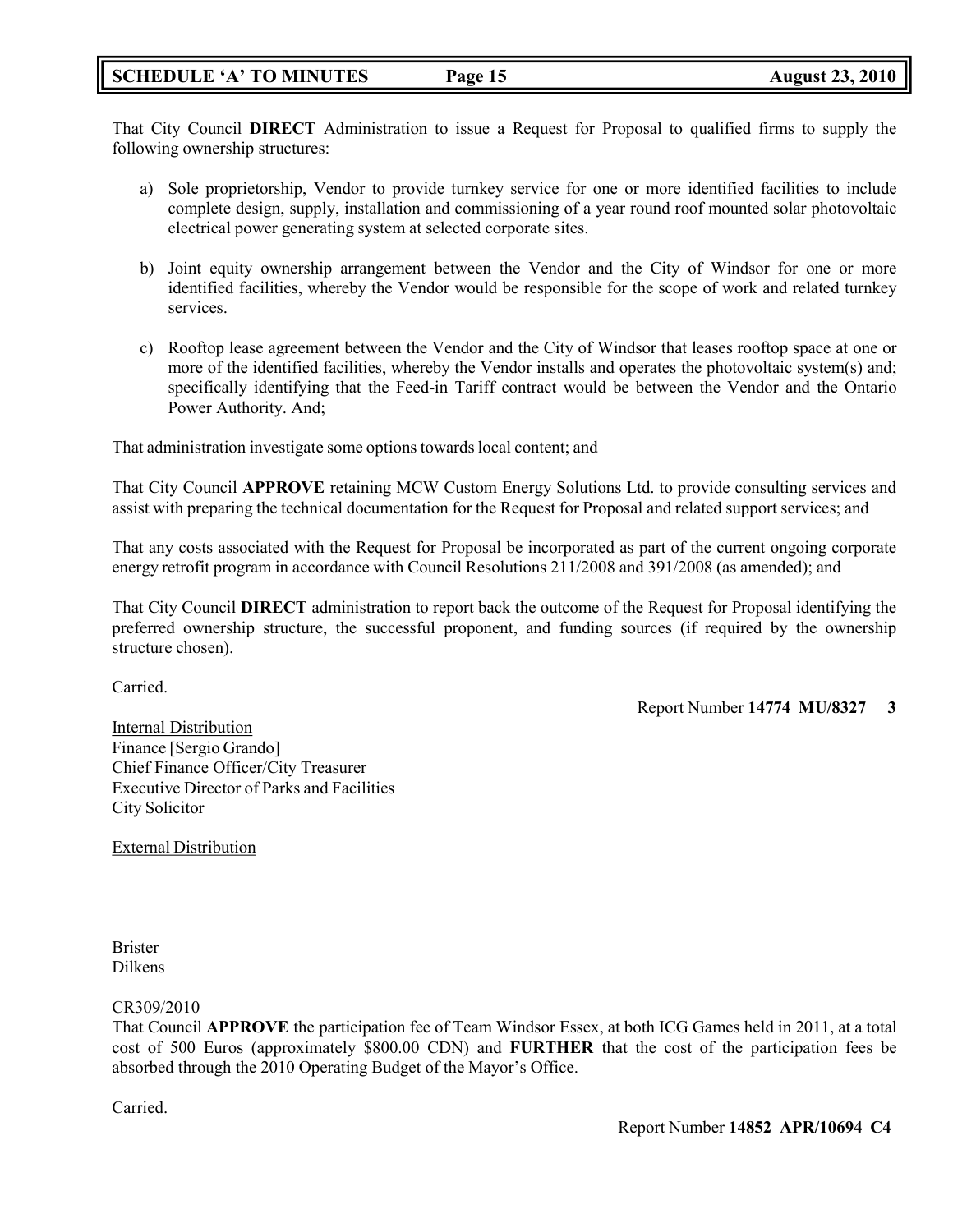**Internal Distribution** Mayor Francis Chief Finance Officer/City Treasurer

External Distribution

Brister Dilkens

CR310/2010

THAT the Chief Administrative Officer **BE AUTHORIZED** to sign the Memorandum of Agreement (attached) with the Ministry of Transportation – Ontario (MTO), in form satisfactory to the City Solicitor, to upgrade the Fibre Optic Link from Ouellette and Tecumseh to the City of Windsor Traffic Operations Centre at 1269 Mercer Street.

Carried.

Report Number **14845 ST/10744 C5**

Appendices Memorandum of Agreement

**Internal Distribution** Public Works [John S. Wolf] City Engineer Executive Director of Operations City Solicitor

External Distribution

Brister Dilkens

### CR311/2010

THAT Council **APPROVE** the spending of \$218,682.64 CND excluding taxes for consulting services of Hansen 8 software implementation, AND approves the upset spending limit for Hansen Information Technologies - Canada Inc. to \$442,613.44 CND excluding taxes, for additional work as approved by the project's Steering Committee.

THAT the City Solicitor **BE AUTHORIZED** to review and prepare all appropriate contracts for those services and licensing requirements, and that the Chief Administrative Officer and City Clerk **BE AUTHORIZED** to sign the contracts, satisfactory in form to the City Solicitor, in technical content by the Executive Director of IT, in functional content to the Executive Director of Public Works Operations, and financial content to the City Treasurer and CFO.

Carried.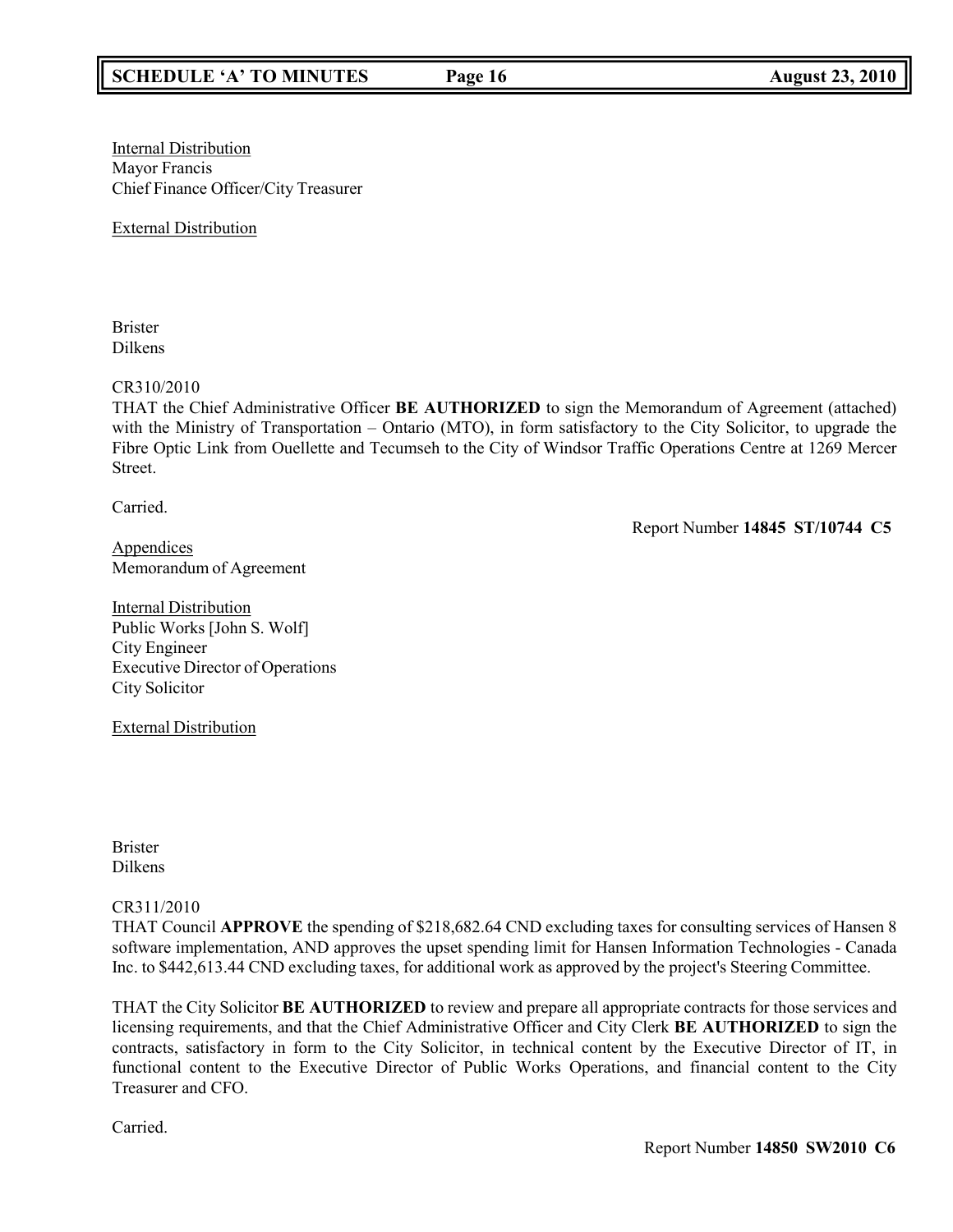### **SCHEDULE 'A' TO MINUTES Page 17 August 23, 2010**

Internal Distribution Public Works [Trevor Bennet] City Engineer Executive Director of Operations Executive Director of Information Technology Chief Finance Officer/City Treasurer City Solicitor

### External Distribution

Brister Dilkens

### CR312/2010

That Council **ADOPT** the Drainage Report for the Grand Marais Drain Improvements – Phase 2 by By-law 103-2010 in accordance with Section 58 of the Drainage Act.

Carried.

Report Number **14854 AB2010 C7**

Internal Distribution Public Works [Paul Mourad] City Engineer Chief Finance Officer/City Treasurer City Solicitor

External Distribution

### Lewenza Jones

### CR313/2010

That the report on SDR WATER MANAGEMENT GOVERNANCE PROJECT PHASE I: KPMG Report on City of Windsor Water-Based Services **BE DEFERRED** until after the 2010 Municipal Election as the Windsor Utilities Commission is working on items that would compliment this report.

Carried.

Report Number **14851 GM/10567 8**

Internal Distribution Manager, Service Delivery Review [Melinda Munro] City Engineer City Treasurer and Chief Financial Officer City Solicitor

External Distribution

Abstract – SV – Deferred List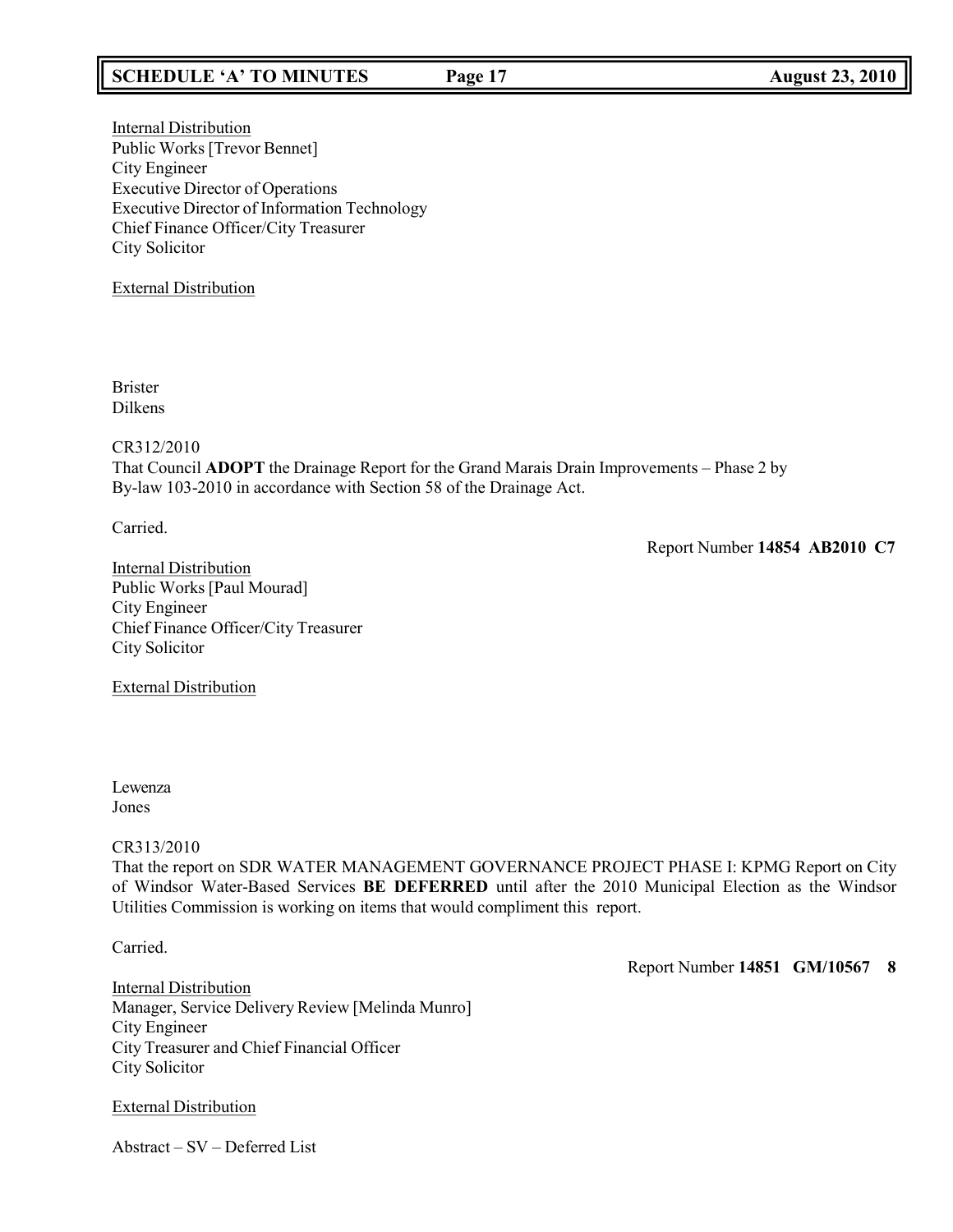### **SCHEDULE 'A' TO MINUTES Page 18 August 23, 2010**

Brister Dilkens

CR314/2010

THAT Council **RESCIND** Resolution CR203/2002 which established the current Child Care Per Diem Rate Ceilings and;

THAT Council **APPROVE** that Administration establish per diem rates for each operator based on actual operating costs.

Carried. Councillor Hatfield discloses an interest and abstains from voting on this matter.

Report Number **14794 SSD/888 C9**

**Internal Distribution** Housing & Children's Services[Debbie Cercone/Shannon Hyatt**]** Community Development and Health Commissioner Chief Financial Officer & City Treasurer

External Distribution

Abstract – Amend Minutes

Brister Dilkens

CR315/2010

I. THAT the following low tender **BE ACCEPTED:**

| <b>Tenderer:</b>                | GIORGI BROS (1994) INC.<br>2751 Temple Drive<br>Windsor, Ontario N8W 5E5 |
|---------------------------------|--------------------------------------------------------------------------|
| Work:                           | <b>Construction of Concrete Sidewalks</b><br>Tender No. 120-10           |
| <b>Total Tendered</b><br>Price: | \$745,840.00 (excluding H.S.T.)                                          |
| <b>Accounts</b><br>Charged:     | 007 2980 1790 02942 7101003                                              |

AND THAT the Chief Administrative Officer and City Clerk **BE AUTHORIZED** to sign a contract satisfactory in form to the City Solicitor, technical content to the City Engineer, and financial content to the Chief Financial Officer & City Treasurer, with Giorgi Bros (1994) Inc. for Tender No. 120-10.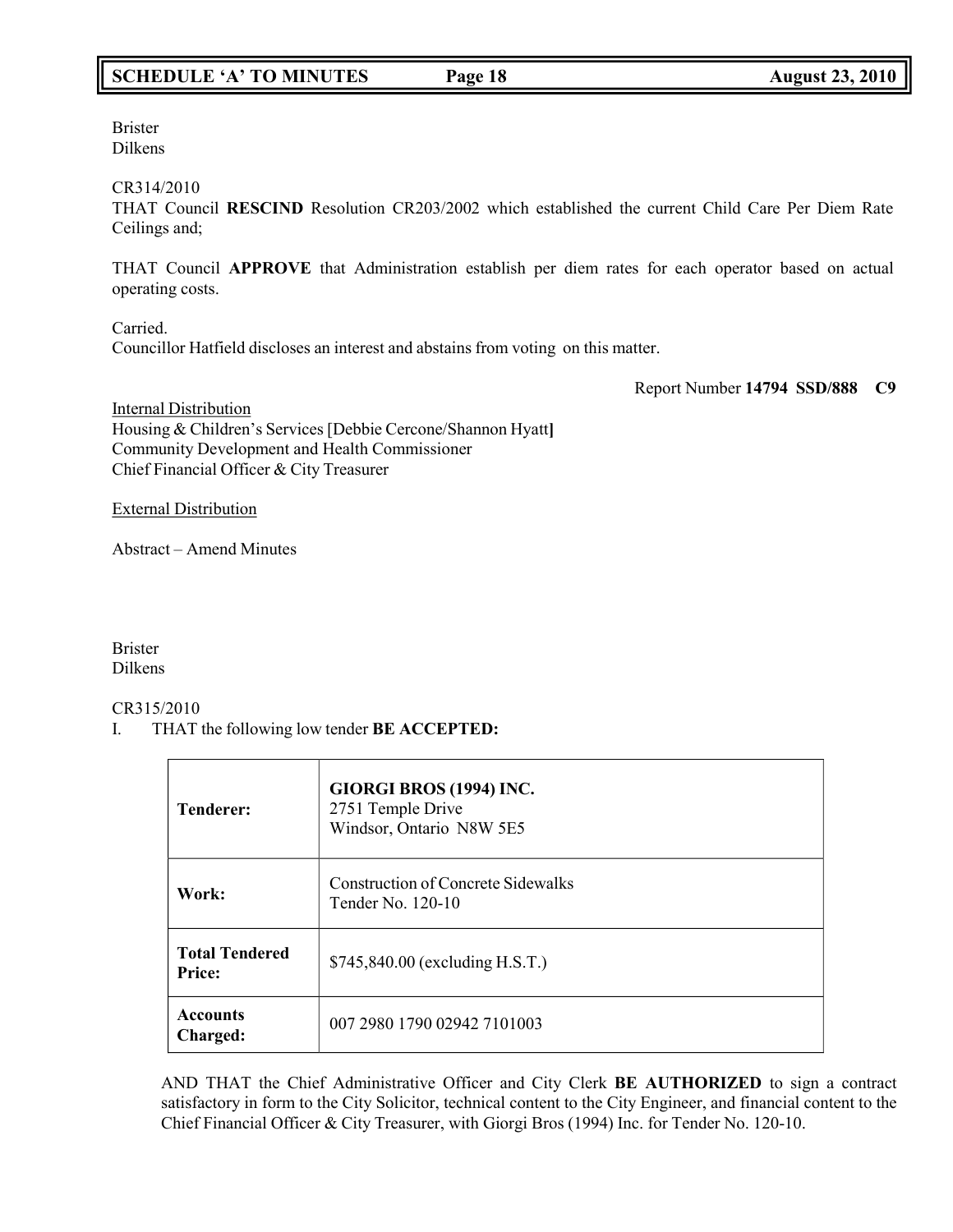# **SCHEDULE 'A' TO MINUTES Page 19 August 23, 2010**

II THAT **APPROVAL BE GIVEN** to undertake an expenditure of \$745,840.00 for the construction of concrete sidewalks to be funded from the Approved 2010 Capital Budget of \$2,000,000.00 for Sidewalk/Curb and Gutter Rehabilitation (Project I.D. No. 7101003).

Carried.

Report Number **14848 SW/10758 C10**

Internal Distribution Public Works[Peter Matheson] City Engineer Executive Director of Operations Chief Finance Officer/City Treasurer City Solicitor

External Distribution

Jones Lewenza

### CR316/2010

- **I.** That the Let's Get Windsor-Essex Moving (LGWEM) Phase 1 Border Projects Agreement dated January 2, 2006 and amended June 28, 2007, between the City of Windsor and the Province of Ontario, **BE AMENDED** to include the following:
	- a) The Province (MTO) will lead and agree to co-proponency with the City of Windsor in conducting the following works:
		- a. an Environmental Assessment and preliminary design for the improvements to Lauzon Parkway from E.C Row Expressway to County Road 42 and its extension to Highway 401 (including interchange) and its further extension to Highway #3;
		- b. an Environmental Assessment for County Road 42 in the City of Windsor from Walker Road to the eastern City limits;
		- c. an Environmental Assessment for the future East/West arterial from Walker Road to County Road 17;
		- d. A Secondary Plan Study for the remainder of the Sandwich South lands that are currently without a Secondary Plan
	- The City agrees to contribute \$200,000 from the 2009 EA Budget (Acct #7086010), for the completion of the County Rd. 42 and East/West Arterial Environmental Assessments, and a further \$50,000 (Acct #7071166) for the Secondary Plan Study for the remainder of the Sandwich South lands that are currently without a Secondary Plan from the Planning Department capital budget.
	- b) The Province (MTO) will contribute \$15 million to the City of Windsor to be applied towards reconstruction of Walker Road from Cabana Road to E.C. Row.
	- c) The Tunnel Plaza, as outlined in the existing (LGWEM) agreement, be amended to reflect the understanding that the City of Windsor will not contribute funds for the project to its completion, and that the issue of City-owned lands be further agreed with respect to value and compensation and reported back to Council as required, and the project will be managed in its entirety by the MTO as an MTO project.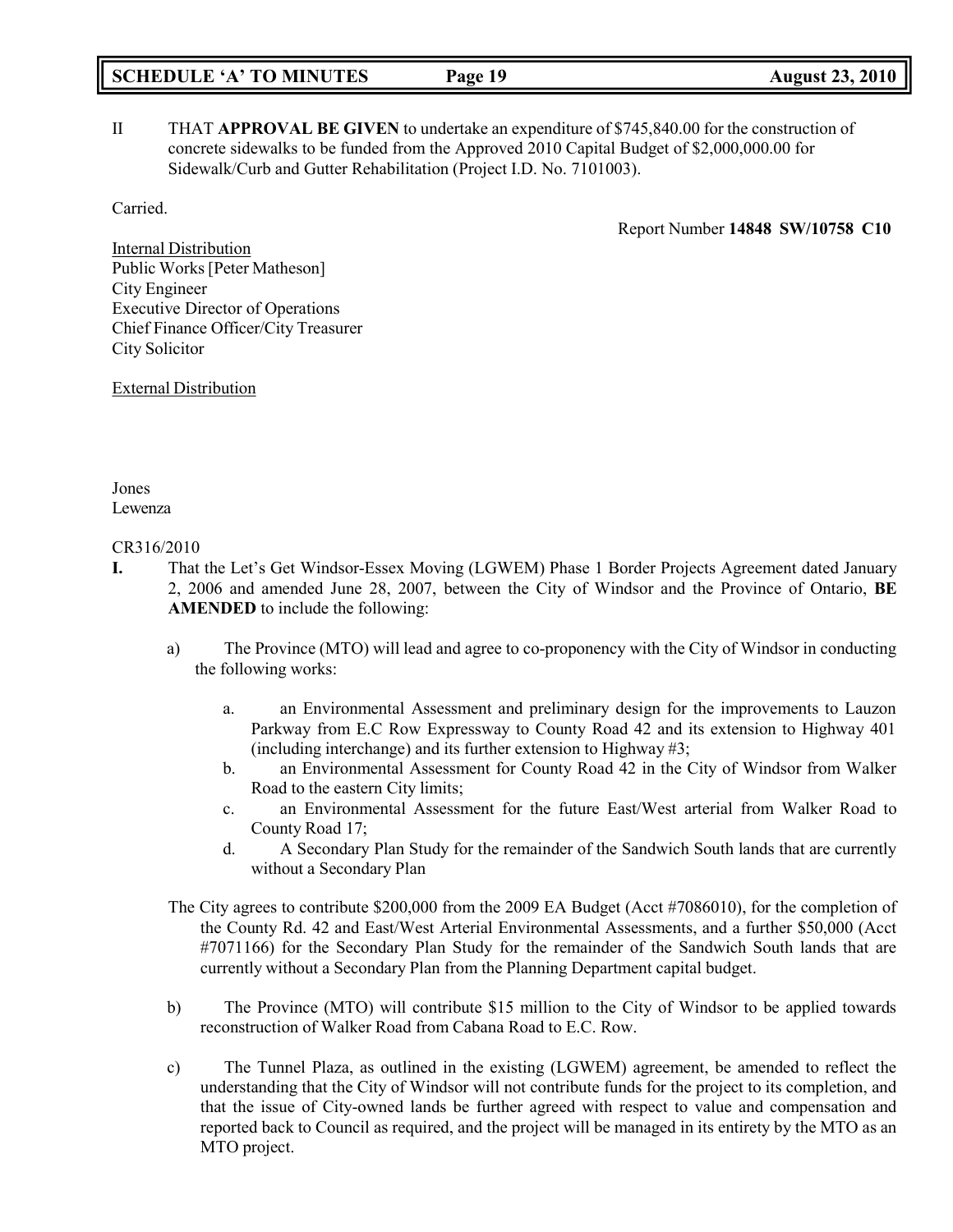**II.** That a separate agreement between the Province (MTO) and the City of Windsor, **BE PREPARED** for privately-owned land in the area described in Drawing 3M-165-A, agreeing that the Province obtain these lands at their entire cost, which will be conveyed to the City of Windsor.

The City of Windsor will then incorporate these lands into the Malden A.N.S.I. The City would use expropriation only as requested by the Province (MTO) for those properties that cannot be obtained through a willing buyer/seller process.

- **III.** That the City Solicitor **BE DIRECTED** to prepare a Plan of Expropriation and begin the expropriation process in the Reddock area identified in attached Drawing 3M-165-A, when informed by the MTO.
- **IV.** That City Council **AUTHORIZE** the City Clerk and Chief Administrative Officer to sign the agreements and amending agreements as described in Recommendations I and II above, subject to approval as to technical content by the City Engineer, in form to the City Solicitor and in financial content to the Chief Financial Officer and Treasurer.
- **V.** That Administration **BE DIRECTED** to formally communicate in a letter to the Province (MTO), its understanding that the Province will purchase lands within 100 metres of the uncovered Windsor-Essex Parkway areas by obtaining these lands through a willing buyer/seller process, and that the MTO will keep the City apprised of progress and communications on a continued basis (no agreement is required as procurement is the sole responsibility of the Province).

### Carried.

Councillor Marra was absent from the meeting when the vote was taken on this matter.

Report Number **14847 SW/7961 11**

Appendices Drawing 3M-165-A

Internal Distribution Public Works [Mario Sonego, City Engineer] Chief Finance Officer/City Treasurer City Solicitor

External Distribution

Brister Dilkens

### *CR317/2010 AMENDED BY CR382/2010 ADOPTED OCTOBER 18, 2010* CR317/2010

THAT **APPROVAL BE GIVEN** to retain Jack Smith Fuels Ltd. to supply bulk oil and lubricants for the City of Windsor in accordance with their Bid in response to City of Windsor RFT Number 110-10 for a one year term; and THAT the City Solicitor **BE AUTHORIZED** to prepare a contract for those services, and that the Chief Administrative Officer and City Clerk **BE AUTHORIZED** to sign the contract, satisfactory in form to the City Solicitor, in technical content the Executive Director of Parks and Facilities, Executive Director of Public Works, General Manager of Transit Windsor, Fire Chief, and financial content to the City Treasurer.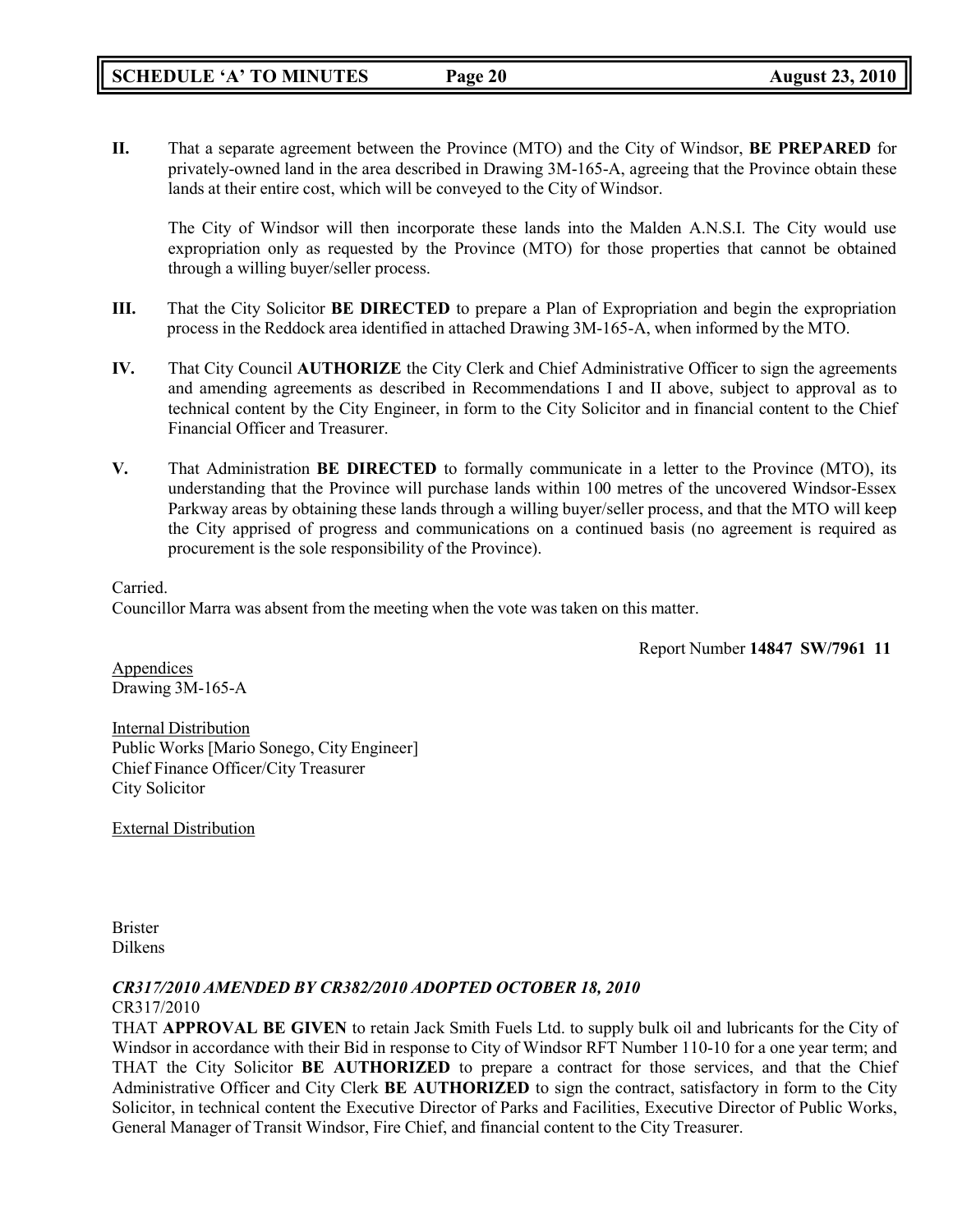### **SCHEDULE 'A' TO MINUTES Page 21 August 23, 2010**

Carried.

Internal Distribution Purchasing & Risk Management [Xernia Wignan] Manager of Purchasing & Risk Management Executive Director of Parks and Facilities Executive Director of Public Works General Manager of Transit Windsor Fire Chief Chief Finance Officer/City Treasurer City Solicitor

External Distribution

Brister Dilkens

### CR318/2010

THAT Council **APPROVE** the execution of an agreement between the P & L Odette Charitable Foundation and Mr. Louis Odette and The Corporation of the City of Windsor to confirm:

- (1) the permanent and absolute donation and transfer of art works from the Foundation and Mr. Odette to the City of Windsor;
- (2) The release of funds, currently being held in trust, which was previously forwarded to the City by the Odette Foundation in the amount of \$200,000 to be used for the purposes of maintaining the artworks that comprise the Odette Sculpture Park collection;
- (3) The requirements and conditions under which the name of the Odette Sculpture Park may be amended; and

THAT the Chief Administrative Office and the City Clerk **BE AUTHORIZED** to enter into an agreement with the P & L Odette Charitable Foundation and Mr. Louis Odette subject to approval as to form by the City Solicitor and as to content by the City Treasurer and the Executive Director of Recreation and Culture.

Carried.

Report Number **14837 SR/7573 C13**

Internal Distribution Recreation and Culture [Wendi Eizenga] Community Development & Health Commissioner Executive Director Recreation & Culture Chief Finance Officer/City Treasurer City Solicitor

External Distribution

Report Number **14846 MT/10757 C12**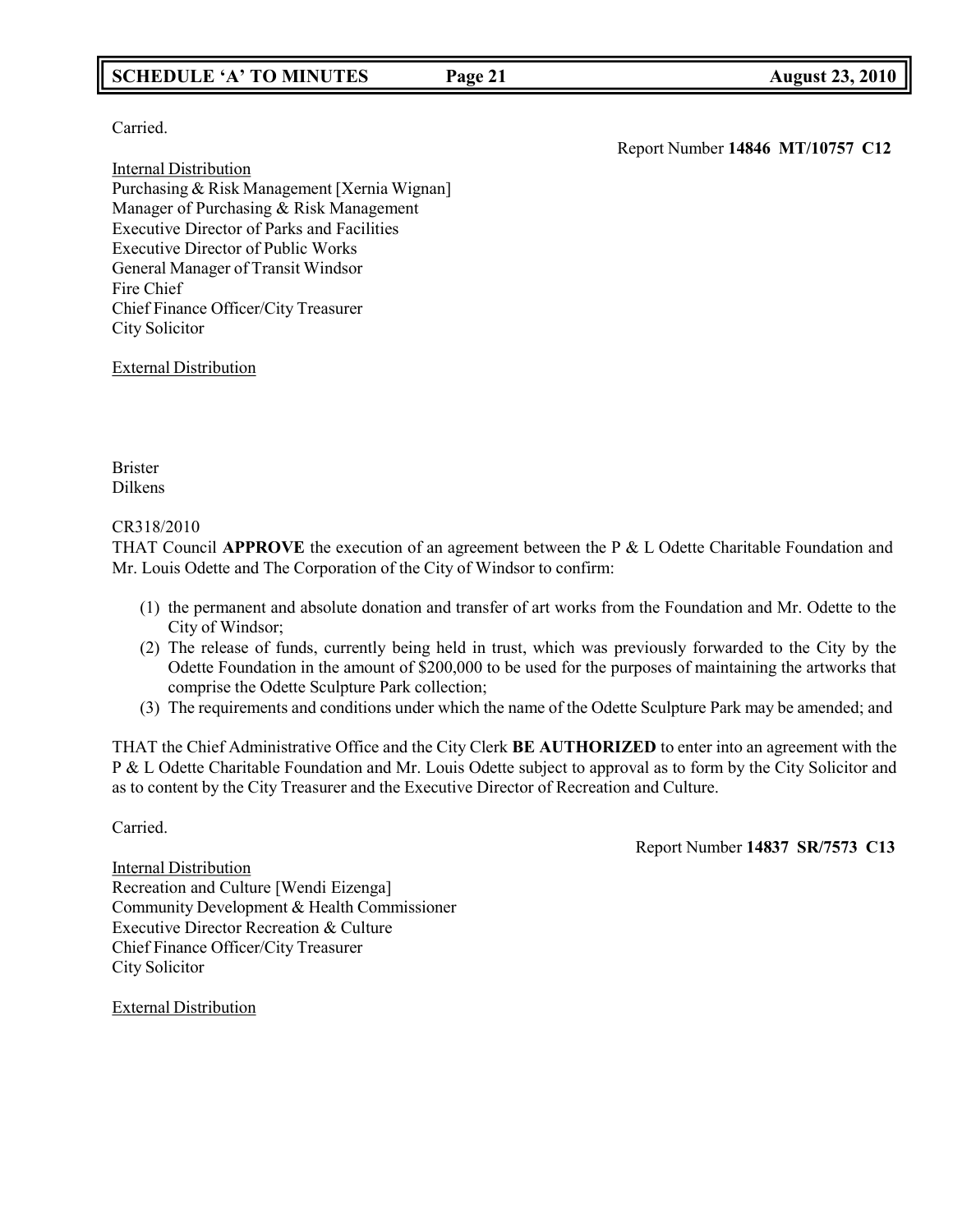Valentinis Lewenza

### CR319/2010

That Council **ACCEPT** the request of the Hospitality Resource Panel for a temporary reprieve for small sidewalk cafes from encroachment by-laws, and further, to not charge any fees on the micro patios allowing for a maximum of 2 tables and up to 8 chairs for the remainder of this season, calculated on a pro-rated basis for those businesses that have already paid, and a new policy to come back to Council dealing with both the micro patios and the larger patios for cafes with non-alcoholic serving licences.

Carried.

Aye Votes: Councillors Valentinis, Lewenza, Halberstadt, Brister, Hatfield and Jones Nay Votes: Councillors Dilkens and Gignac Councillor Marra is absent from the meeting when the vote was taken on this matter.

Report Number **14853 MI2010** 14

Internal Distribution Planning [Jim Yanchula] City Planner City Engineer Chief Finance Officer/City Treasurer City Solicitor

External Distribution

Brister Dilkens

### CR320/2010

That the response of the City Planner to Communication Item 17 at the meeting held August 9, 2010, respecting Boardwalk REIT Properties Holdings Ltd. – Condominium Conversions **BE RECEIVED** for information, and further, that the policy in place prior to the OPA Amendment should apply to all of these applications and the amending documents **BE BROUGHT BACK** directly to council, by-passing the PAC process.

Carried.

Councillor Marra is absent from the meeting when the vote was taken on this matter.

Report Number **14861 ZP/9530** C15

Internal Distribution Planning [Thomas Cadman] City Planner Manager of Development Applications City Solicitor

External Distribution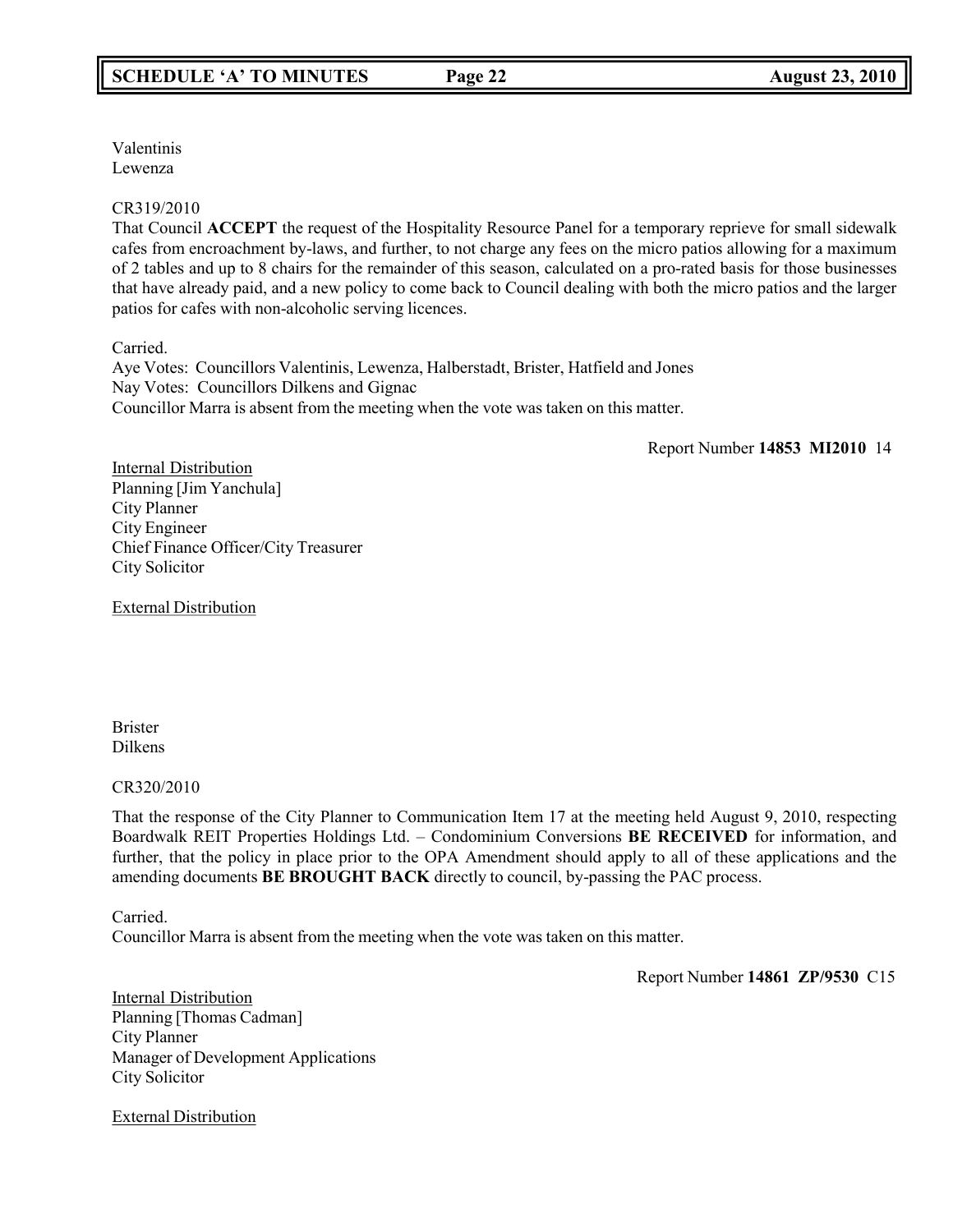Marra Brister

### CR321/2010

THAT the report of the City Clerk dated August 12, 2010 regarding the Annual Report of the Integrity Commissioner for the period September 2008-December 31, 2009 **BE RECEIVED** by Council for information; and

THAT the six (6) outstanding complaints received by the Integrity Commissioner be returned to the complainants with the instruction that the complaints may either be submitted to the City of Windsor "Hotline", or may be resubmitted to the next Integrity Commissioner when recruited.

### **CLERK'S NOTE**: Council has directed that the recommendations contained in the Integrity Commissioner – 2009 Annual Report dated February 2, 2010 be considered.

Carried.

Councillors Jones and Halberstadt voting nay. Councillor Marra is absent from the meeting when the vote was taken on this matter.

Report Number **14862 GM/10017 16**

**Internal Distribution** Council Services [Valerie Critchley, City Clerk] City Solicitor

External Distribution

Lewenza Valentinis

### CR322/2010

- I. That the entire geographic area of the City of Windsor, defined in Bylaw 129-2010, **BE DESIGNATED** by Council as a Community Improvement Planning Project Area in accordance with Section 28(2) of the Planning Act.
- II. That the Terms of Reference, outlined by the attached Appendix A, for **BE ADOPTED**.
- III. That the process of having the completed Community Improvement Plan proceed directly to Council without consideration by the Planning Advisory Committee **BE APPROVED**.
- IV. That \$50,000.00 charged to the City's Budget Stabilization Reserve Fund for the purpose of hiring a consultant to offset the in-house staffing that will be reassigned to carry out the Local Economic Diversification Community Improvement Plan **BE APPROVED**.

Carried.

Councillor Marra is absent from the meeting when the vote was taken on this matter.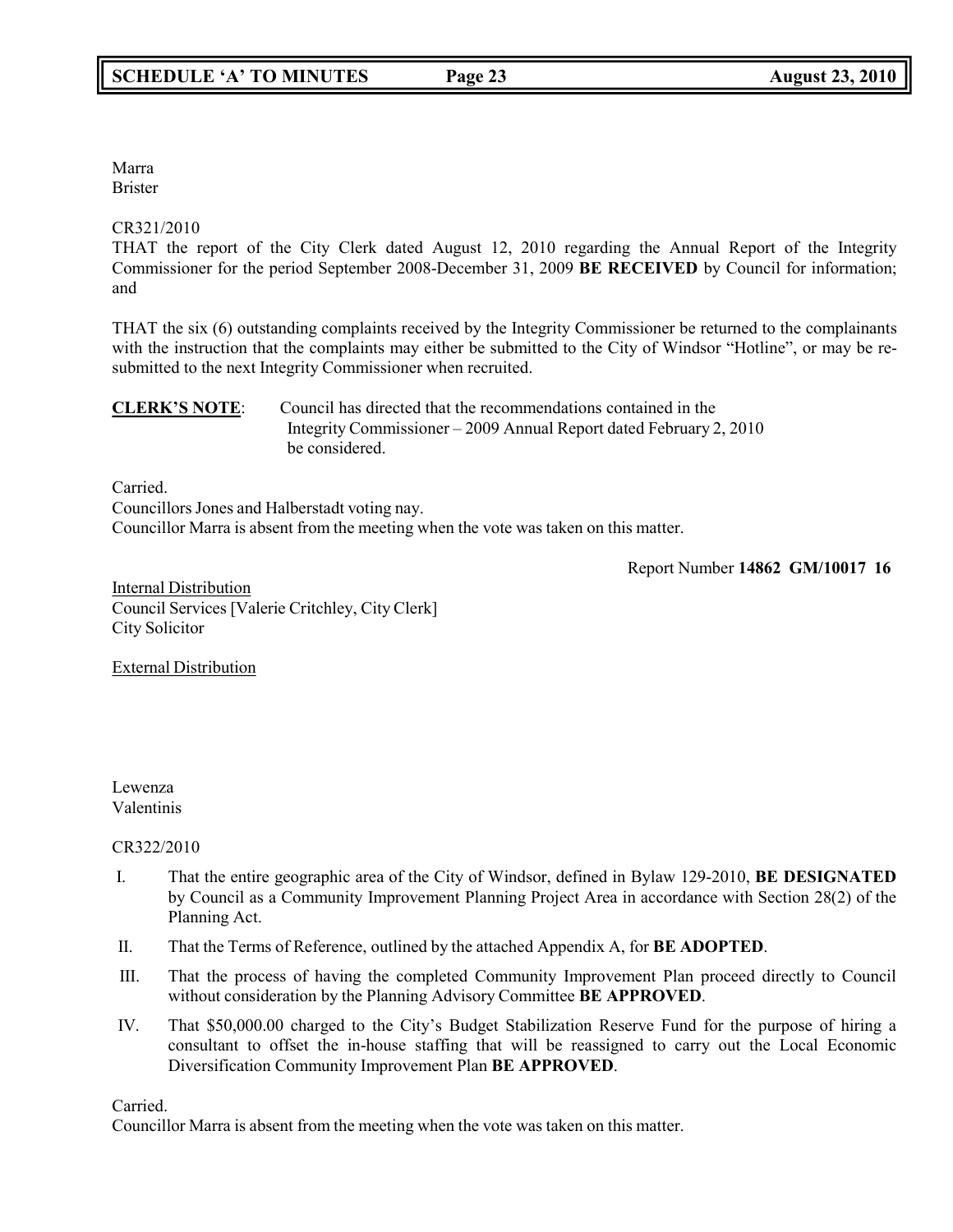Report Number **14857 SPL/10759 17**

**Appendices** Terms of Reference

Internal Distribution Planning [Neil Robertson] City Planner Manager of Planning Policy Chief Finance Officer/City Treasurer City Solicitor

External Distribution

Gignac Lewenza

### CR323/2010

That the matter of the farmers market **BE DEFERRED** for three weeks to allow administration to meet with the Downtown Residents Association, Windsor, to consider other sites such as on Pelissier Street or any other options and include the Downtown Windsor Business Improvement Association for their input, and that administration prepare a report on the asbestos and condition of the building and further, that the Heritage Planner prepare a report on the heritage value and significance of the building.

Carried.

Councillor Marra was absent from the meeting when the vote was taken on this matter.

Report Number **14863 AFB/10444 18**

Internal Distribution Finance [Victor Ferranti] Chief Financial Officer & City Treasurer City Engineer City Planner

External Distribution

Abstract - SV – Put Back on Agenda

Halberstadt Lewenza

CR324/2010

That a placeholder for cycling in the amount of \$200,000. **BE INCLUDED** in the 2012 and 2013 budgets.

Carried. Councillors Gignac and Brister voting nay. Councillor Marra was absent from the meeting when the vote was taken on this matter.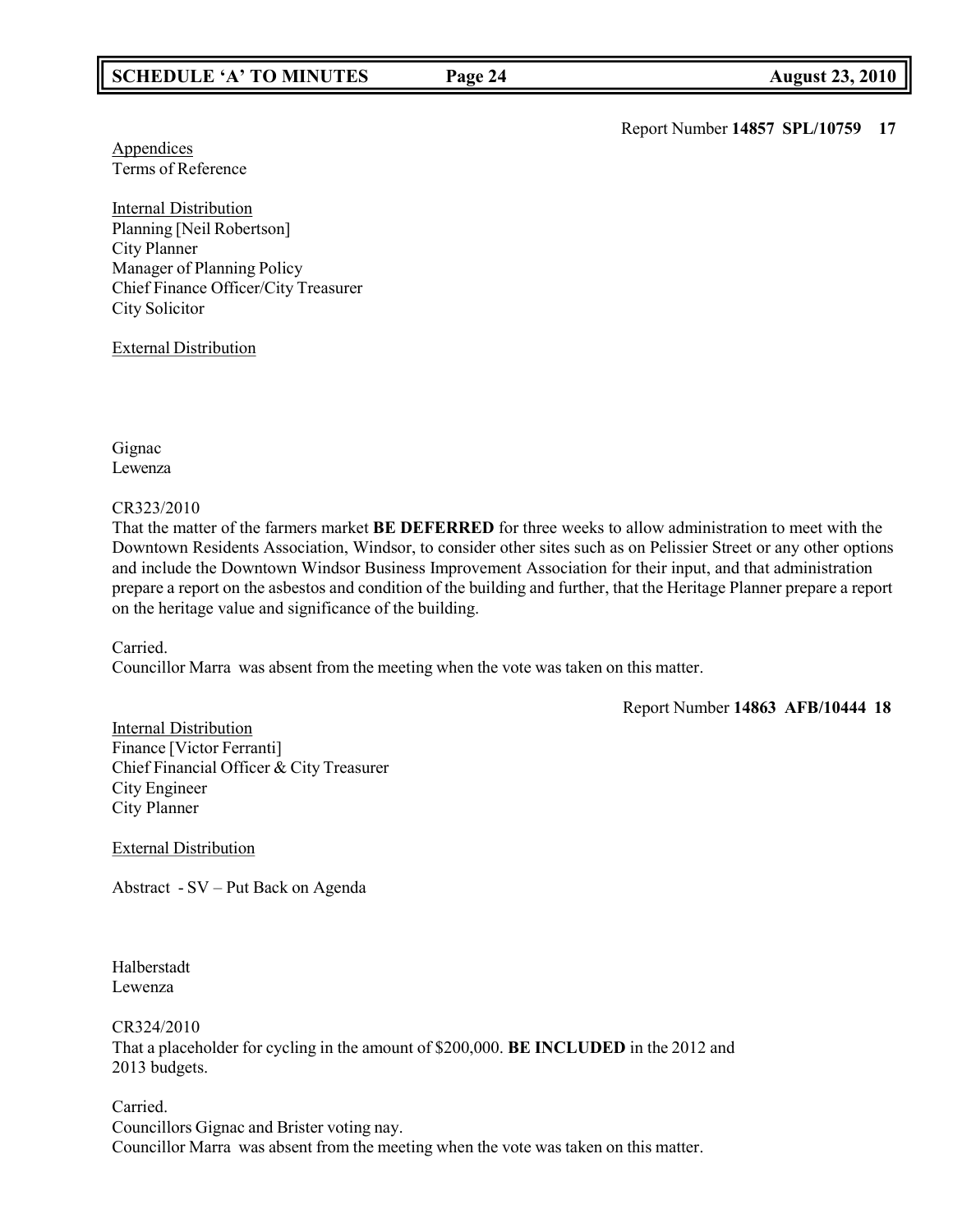### **SCHEDULE 'A' TO MINUTES Page 25 August 23, 2010**

Report Number **14863 AFB/10444 18**

Internal Distribution Finance [Victor Ferranti] Chief Financial Officer & City Treasurer

External Distribution

Abstract - 2012 and 2013 Budget File

Dilkens Jones

CR325/2010 That the Auditor General's Office – Audit Management Software in the amount of \$30,000. **BE APPROVED**.

Carried. Councillor Marra was absent from the meeting when the vote was taken on this matter.

Report Number **14863 AFB/10444 18**

Internal Distribution Finance [Victor Ferranti] Chief Financial Officer & City Treasurer Auditor – Angela Berry Executive Director, Information Technology City Solicitor

External Distribution

Jones Dilkens

CR326/2010 That the Perimeter Boards for Charles Clark Square Skating Surface in the amount of \$150,000. **BE APPROVED**.

Carried. Councillor Marra was absent from the meeting when the vote was taken on this matter.

Report Number **14863 AFB/10444 18**

**Internal Distribution** Finance [Victor Ferranti] Chief Financial Officer & City Treasurer Executive Director of Parks and Facility Operations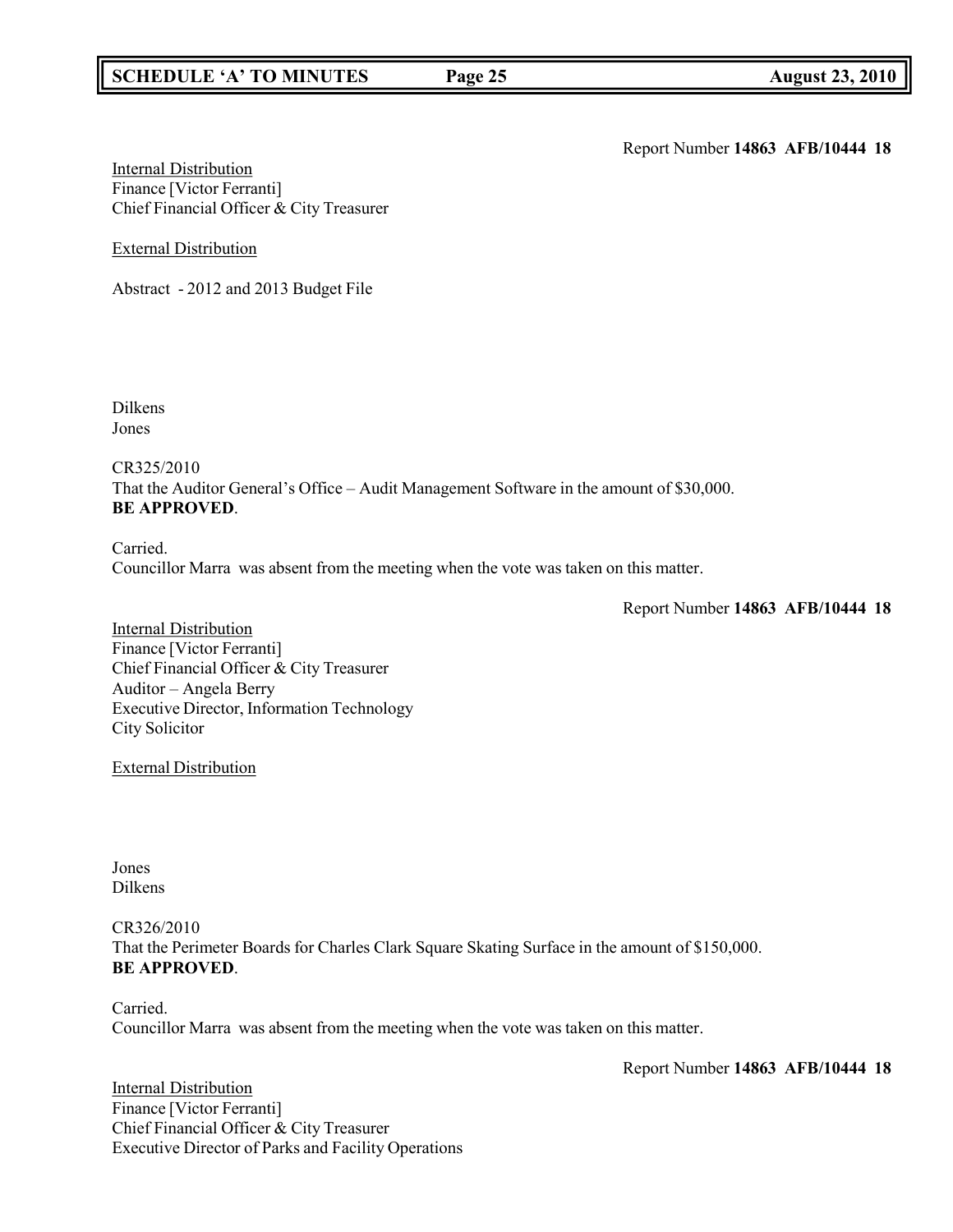### **SCHEDULE 'A' TO MINUTES Page 26 August 23, 2010**

Executive Director of Recreation External Distribution

Hatfield Brister

CR327/2010 That the leasing Software Acquisition in the amount of \$15,000. **BE APPROVED**.

Carried. Councillor Marra was absent from the meeting when the vote was taken on this matter.

Report Number **14863 AFB/10444 18**

**Internal Distribution** Finance [Victor Ferranti] Chief Financial Officer & City Treasurer Executive Director, Information Technology City Solicitor

External Distribution

Jones Hatfield

CR328/2010 That the funding sources with respect to the 2010 Capital Budget approvals - deferred items **BE APPROVED** as presented.

Carried. Councillor Marra was absent from the meeting when the vote was taken on this matter.

Report Number **14863 AFB/10444 18**

Internal Distribution Finance [Victor Ferranti] Chief Financial Officer & City Treasurer

External Distribution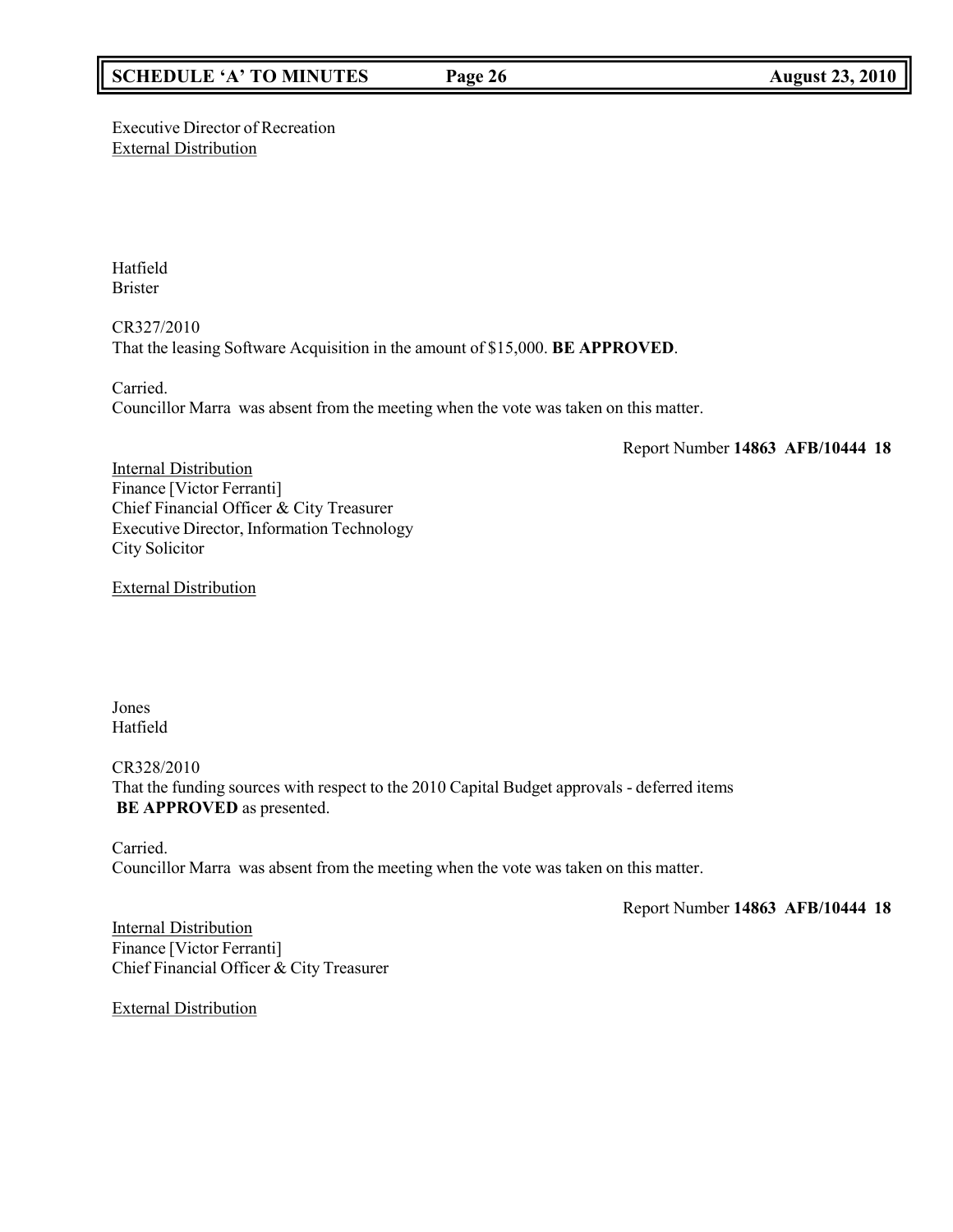Valentinis Jones

CR329/2010

That the previous direction provided in CR360/2009 respecting the Capital Budget process **BE RESCINDED**.

Carried.

Councillor Marra was absent from the meeting when the vote was taken on this matter.

Report Number **14863 AFB/10444 18**

Internal Distribution Finance [Victor Ferranti] Chief Financial Officer & City Treasurer

External Distribution

Abstract – Amend Minutes

Dilkens Lewenza

### CR330/2010

That the City **REIMBURSE** the City of Woodstock the funds of approximately \$37,000. that they provided to the City regarding the Border matter, from the monies the City has received from the Provincial and Federal governments.

Carried. Councillor Marra was absent from the meeting when the vote was taken on this matter.

Report Number **14863 AFB/10444 18**

Internal Distribution Finance [Victor Ferranti] Chief Financial Officer & City Treasurer

External Distribution

Brister Dilkens

### CR331/2010

That the request by 1741117 Ontario Inc., owner of the property at 126 Ouellette Avenue, and business operator 2195704 Ontario Inc. o/a the Loose Goose Resto Pub & Lounge, for permission to erect a sidewalk cafe adjacent to the building wall on 126 Ouellette Avenue, as shown on attached Drawing

C-3063, **BE APPROVED**, subject to the property owner & operator entering into a sidewalk cafe agreement being satisfactory in form to the City Solicitor and in technical content to the City Engineer to comply with the following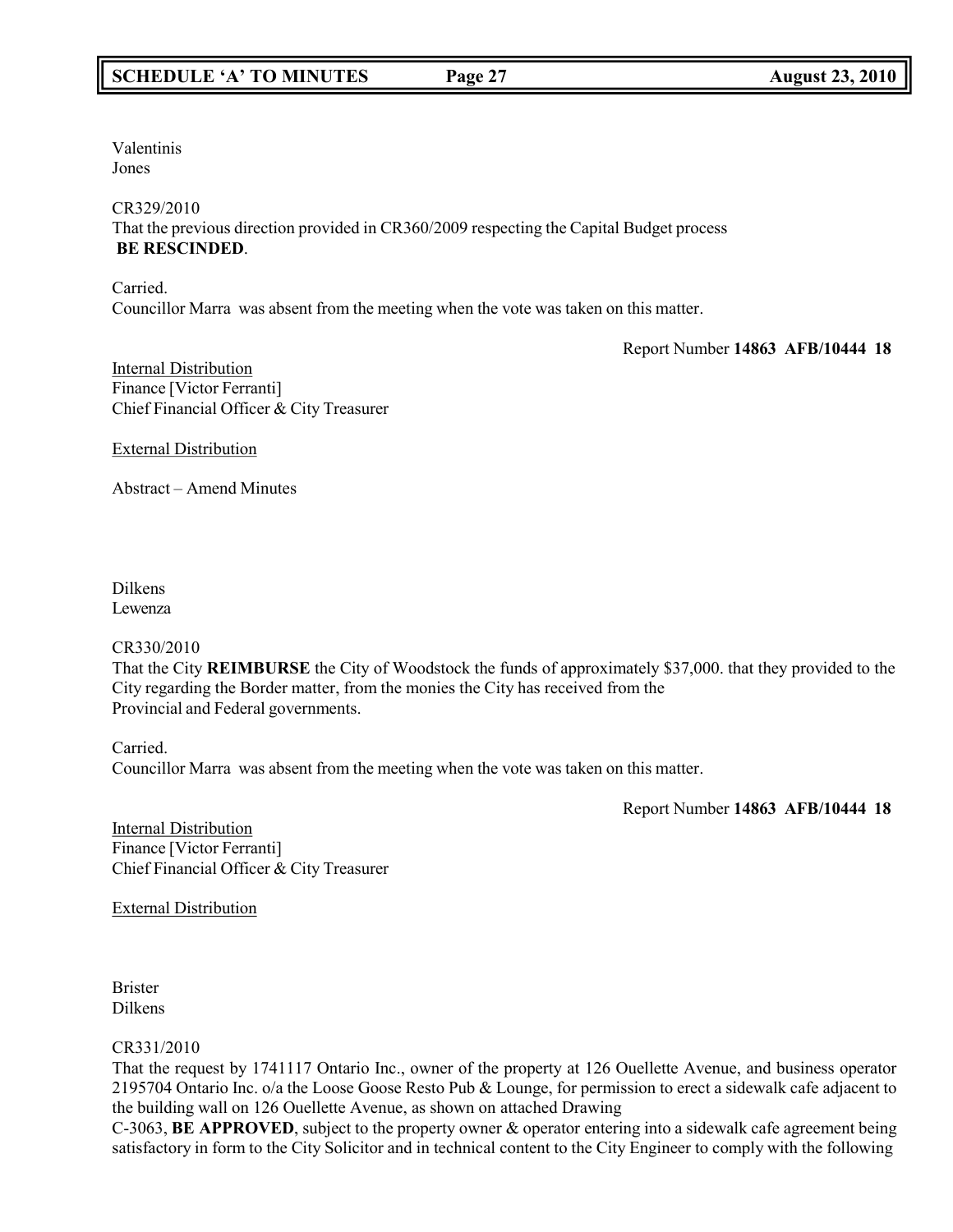terms and conditions:

- 1. No advertising boards, A-frame signs, or plaques shall be placed within the pedestrian aisle in front of the sidewalk cafe, on the café enclosure, or on the fencing, save and except for a menu to be placed on and parallel to the enclosure, totally within the enclosure for the sidewalk cafe.
- 2. a) Railings and enclosures shall have a minimum of 0.91m (36") in height and constructed of extra strength material. (For railing details see Appendix 'B' of City of Windsor Sidewalk Café Handbook.) Proposed enclosure design, materials, and colour used to be approved by the Manager of Urban Design and prior to issuance of Street Opening Permit. The applicant is proposing use of the pre-approved standard café enclosure.
	- b) Require a minimum 8-foot wide (2.4 metres) clear sidewalk aisle adjacent to the café railings for pedestrians on Ouellette Avenue, (clear vertically from sidewalk level to 8 feet above sidewalk level (2.4 metres).
	- c) All queuing of patrons, if required, shall be directed by staff and be located free and clear of the pedestrian aisle. An annual *Street Opening Permit* for stanchions to control the location of the *queuing line*(s) to be temporarily deployed on the sidewalk shall be obtained from the Engineering Department at a cost of \$156.00. The stanchions shall be removed from the public right-of-way between the hours of 2:30 a.m. and 12 o'clock noon.
- 3. a) All plants and flowers are to be furnished and maintained entirely by and at the expense of the applicant(s) and be placed entirely within the area to be enclosed. The applicant(s) must also protect existing plantings in the public right-of-way and replace same if damaged. Nothing is to be *attached*, by any means, to trees, without exception.
	- b) Immediately after the season ends on November 15th of each year, all chairs, tables, and planters used for the sidewalk Café must be removed entirely from the sidewalk area.
	- c) Comply with all By-laws, Ordinances, Regulations, or Orders imposed by the Corporation and the Alcohol and Gaming Commission of Ontario, and permit one annual inspection of the premises by the City of Windsor.
	- d) Bear responsibility for the prevention of litter and must collect all litter resulting from the operation of the sidewalk cafe. Within the area of the sidewalk cafe, all serving glasses, bottles, pitchers and carafes shall be made of plastic or paper, except as permitted by the regulations under the designation as a "fine dining establishment".
	- e) Termination of this agreement may be made by either party upon thirty (30) days written notice to the other;
	- f) The City of Windsor reserves the right to suspend the operation of the sidewalk café immediately, if warranted by an emergency, or by resolution of City Council, or upon receipt from Windsor Police Service and/or City inspectors, of three (3) notices of violation of café regulations and/or liquor license regulations.
	- g) This agreement shall be terminated upon 30 days, after notification by Administration that the licensee/owner has defaulted on the terms of the agreement or with the lease payments. The Street Opening Permit will be cancelled and the café surround will be removed using the indemnity deposit. The fees, to that date, will be paid with any funds remaining from the indemnity deposit and any remainder will be returned to the applicant.
	- h) Agree to the acceptance and inclusion of all pertinent regulations and guidelines of the Sidewalk Café Policy, and agree that the use of a sidewalk patio café is an extension of the restaurant.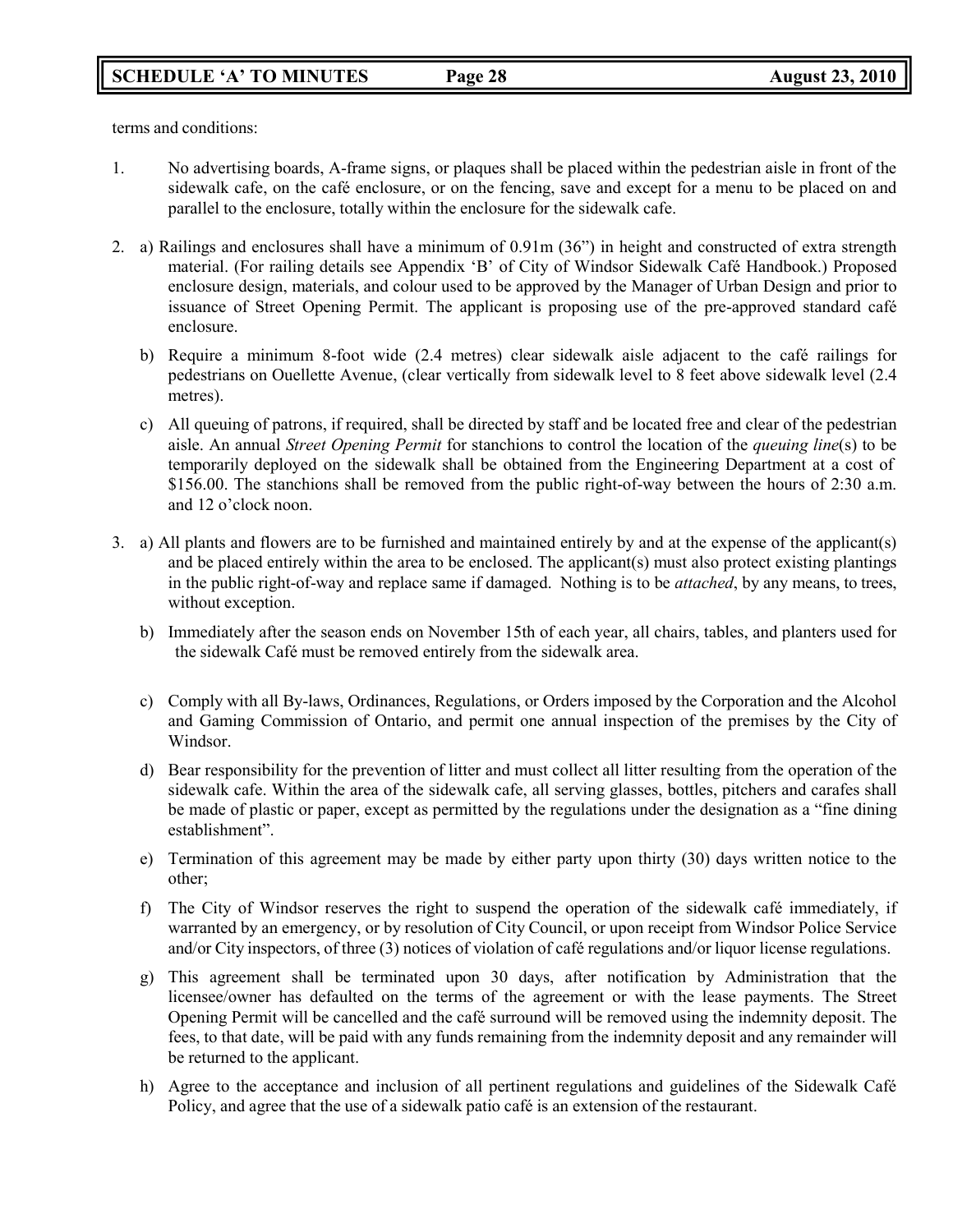- i) The architectural design of the sidewalk café to be to the satisfaction of the Manager of Urban Design and Development. This will include a drawing submission (drawn to scale) showing the enclosure detail respecting the conditions set in point 2.a), and the specifications of the enclosure components. The drawings will include any proposed planters, landscape enhancements, lighting, signage, and furniture layout.
- j) Furnish, at the applicant's own expense, four (4) copies of a plan of survey illustrating the location of the café on the public right-of-way and the as constructed café railing dimensions.
- k) The applicant agrees to pay the cost of removing the abandoned tree, and planter grating directly in front of the property and repair the walkway to a seamless match with the existing brick pavers by removing the concrete curbing. The estimate upward cost for the City to perform the work is \$1,500.00.
- l) This agreement shall remain in effect until November 15, 2012.
- 4. a) Pay a \$275.00 *application fee* to the Engineering Department.
	- b) Pay a surcharge in the amount of \$100.00, as required by CR 699/85, to the Engineering Department.
	- c) Pay a \$250.00 *fee* to the Engineering Department *for the preparation of the café agreement*, to be signed by the property owner and café operator.
	- d) Pay an *annual seasonal license fee*, which may be adjusted to suit final surveyed patio measurements, of **\$1,195.30** as established by Council, together with any appropriate land taxes that may be applied. The amount may be pro-rated depending upon the date of issuance of the Street Opening Permit, or the day the Agreement is executed by the applicant, whichever yields the greater number of Café operating days.
	- e) The Licensee shall indemnify and save harmless the City against all actions, suits, claims and demands which may be brought against the City and against all loss, costs, charges or expenses whatsoever for damage to property or injury (including death) to any person or persons which may be incurred or sustained or paid by the City by reason of, resulting from, or otherwise related to, either directly or indirectly, the presence or operation of the sidewalk café.
	- f) The City requires a certificate of insurance from the Licensee that meets the following requirements:
		- i. During the term of this license agreement a certificate of insurance shall be filed with the Risk Management Supervisor prior to the commencement of the Season and annually thereafter.
		- ii. Commercial General Liability Insurance including but not limited to bodily injury including death, personal injury, property damage, tenants legal liability and cross-liability/ severability of interest provisions in the amount of Two Million Dollars (\$2,000,000.00) per occurrence with a property damage deductible not to exceed \$1,000 or as agreed to by Licensor and name The Corporation of the City of Windsor as an additional insured.
		- iii. In the event that the Licensee uses outdoor heating devices paragraph 2 a) above shall apply in its entirety except the amount of insurance shall be higher than the standard Two Million Dollars (\$2,000,000) for unheated cafes. The additional coverage amount will be determined on a case-by case basis, which takes into account the nature of the café's proposed heating devices/systems and its locational attributes.
		- iv. The certificate holder portion must read exactly as follows:

**The Corporation of the City of Windsor Attention: Risk Management Department 400 City Hall Square E, Suite 404A, Windsor, ON N9A 7K6**

v. It is understood and agreed that the Commercial General Liability Policy shall contain an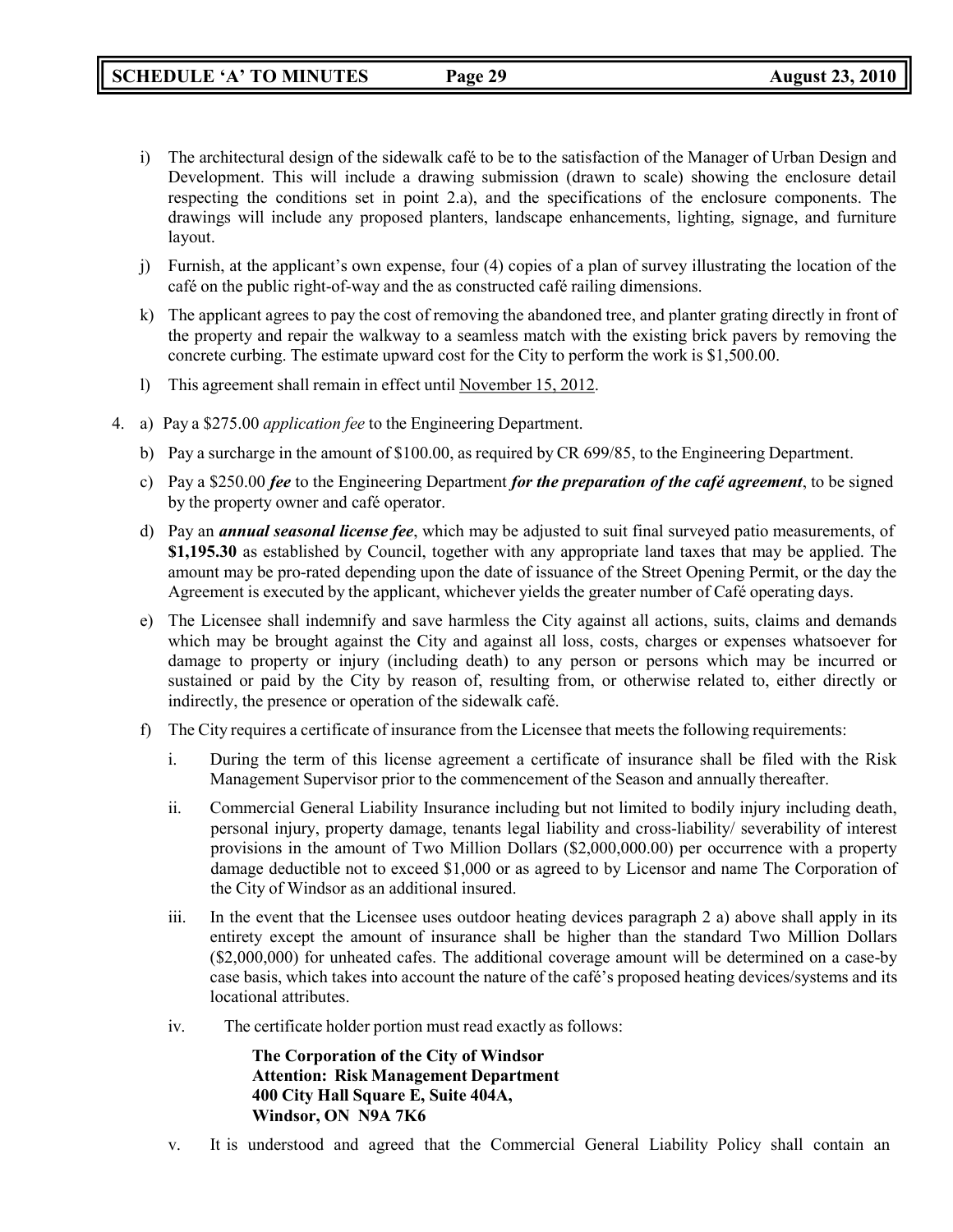### **SCHEDULE 'A' TO MINUTES Page 30 August 23, 2010**

endorsement to provide the Licensor with (30) days prior written notice of cancellation.

- vi. Liquor liability insurance. Any Licensee involved in the sale or furnishing of alcoholic beverages shall also maintain liquor liability insurance with a minimum per occurrence limit of not less than Two Million Dollars (\$2,000,000.00) per occurrence. The Corporation of the City of Windsor shall be named as additional insured on the liquor liability insurance policy.
- vii. The Insured name on the policy must be the same name as in the License Agreement for Sidewalk Café.
- viii. The insurance shall be satisfactory to the Licensor's Risk Management Supervisor.
- g) Following payment of the fees for the preparation of the agreement, payment in full or deposit of monthly post-dated cheques representing the annual fees for the use of the right-of-way and submission of a Certificate of Insurance, satisfactory to the Risk Management Supervisor and/or the execution of the encroachment agreement, a Street Opening Permit for the café shall be obtained from the Engineering Department, at a cost of \$132.00, prior to the installation of the sidewalk café railings on the public rightof-way, including a minimum one thousand dollars (\$1,000.00) indemnity deposit.
- h) The Street Opening Permit allows for the construction of the fencing on the public right-of-way, but the café shall not be occupied until the agreement is signed, insurance deposited and fees paid.

For each subsequent year to the completion of the Agreement, following deposit of eight (8) monthly post-dated cheques for the annual sidewalk café fee, a Street Opening Permit with the minimum indemnity deposit, shall be obtained prior to the placement of any equipment for the sidewalk café on the public right-of-way. Any threaded bolts, lags, or brackets must be approved and installed to the satisfaction of the City Engineer. The indemnity fee is to be retained until the Café is removed in the fall and the right-of-way restored, to the satisfaction of the City Engineer, and also, that the Office of the City Solicitor will not commence preparation of the above-mentioned Agreement until the fee 4(c) above, is submitted, and further, that the Chief Administrative Officer and City Clerk **BE AUTHORIZED** to execute the necessary Agreement.

Carried.

Councillor Marra is absent from the meeting when the vote was taken on this matter.

Report Number **14864 SE2010 C19**

Appendices Drawing C-3063

Internal Distribution Public Works [Ed Valdez] City Engineer Senior Manager Infrastructure Coordination and Development City Solicitor

External Distribution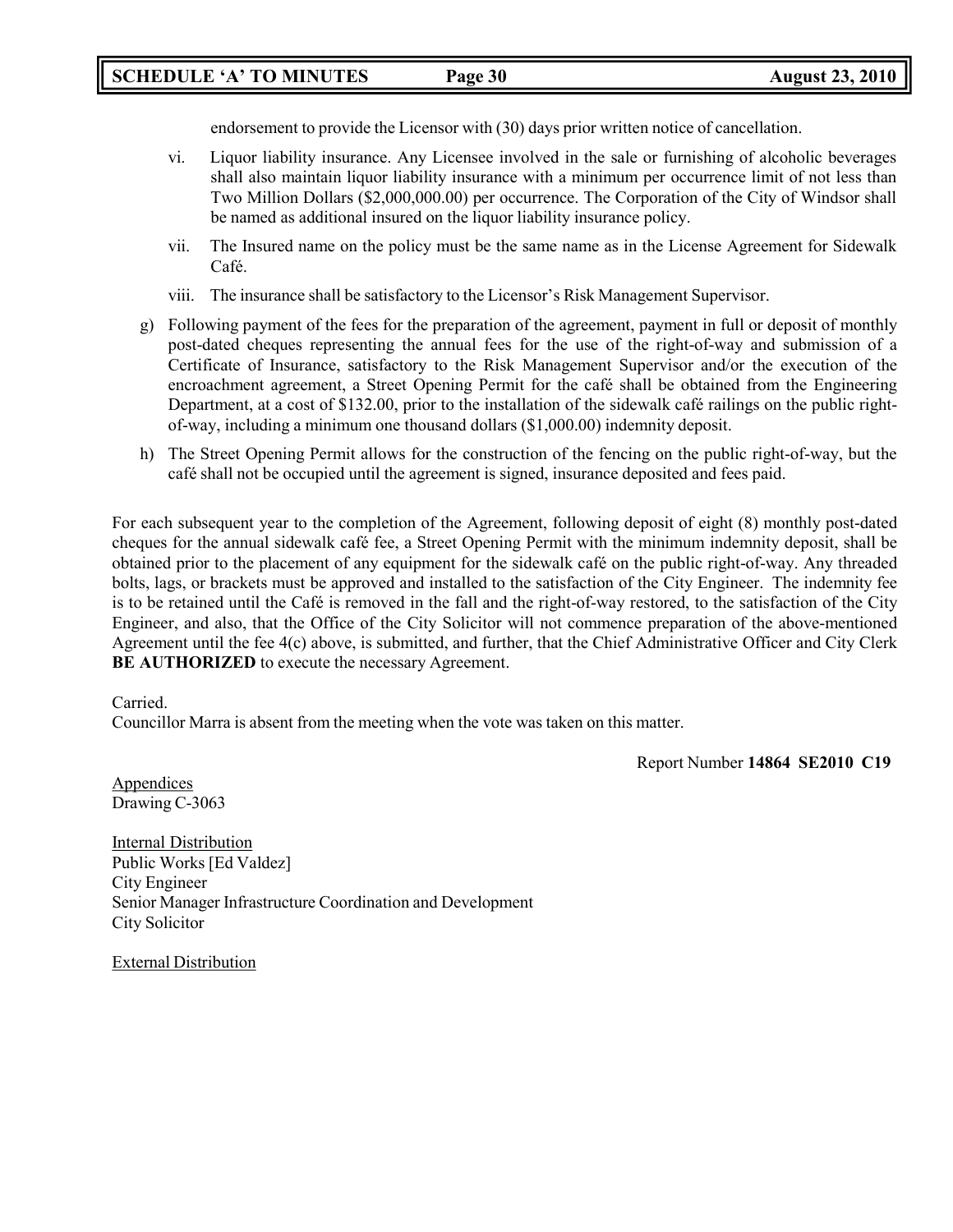# **SPECIAL MEETING OF COUNCIL – IN CAMERA August 23, 2010**

### **Meeting called to order at: 4:05 p.m.**

### **Members in Attendance:**

Mayor E. Francis Councillor D. Brister Councillor D. Dilkens Councillor R. Jones Councillor A. Halberstadt Councillor F. Valentinis Councillor K. Lewenza Councillor B. Marra (arrives at 4:09 p.m.) Councillor P. Hatfield Councillor J. Gignac

### **Members Absent:**

Councillor C. Postma

### **Also in attendance:**

- H. Reidel, Chief Administrative Officer
- R. Warsh, Community Development and Health Commissioner
- M. Sonego, City Engineer
- G. Wilkki, City Solicitor
- V. Critchley, City Clerk
- O. Colucci, Chief Financial Officer
- M. Stamp, Property Supervisor (Items 2 and 4)
- R. Pellerito, Financial Planning Administrator (Item 4)
- C. Glassford, Legal Counsel (Item 4)
- V. Mihalo, Executive Director of Human Resources (Item 7)
- T. Piruzza, Executive Director of Employment and Social Services (Item 7)
- N. Jammu-Taylor, Legal Counsel (Item 7)

Verbal Motion is presented by Councillor Brister, seconded by Councillor Dilkens, to move in Camera for discussion of the following item(s):

| Item<br>No. | <b>Subject</b>                       | Section - Pursuant to<br>Municipal Act, 2001, as<br>amended |
|-------------|--------------------------------------|-------------------------------------------------------------|
|             | Legal matter – litigation settlement | 239(2)(e)(f)                                                |
| 2.          | Property/Legal matter - easement     | 239(2)(c)(f)                                                |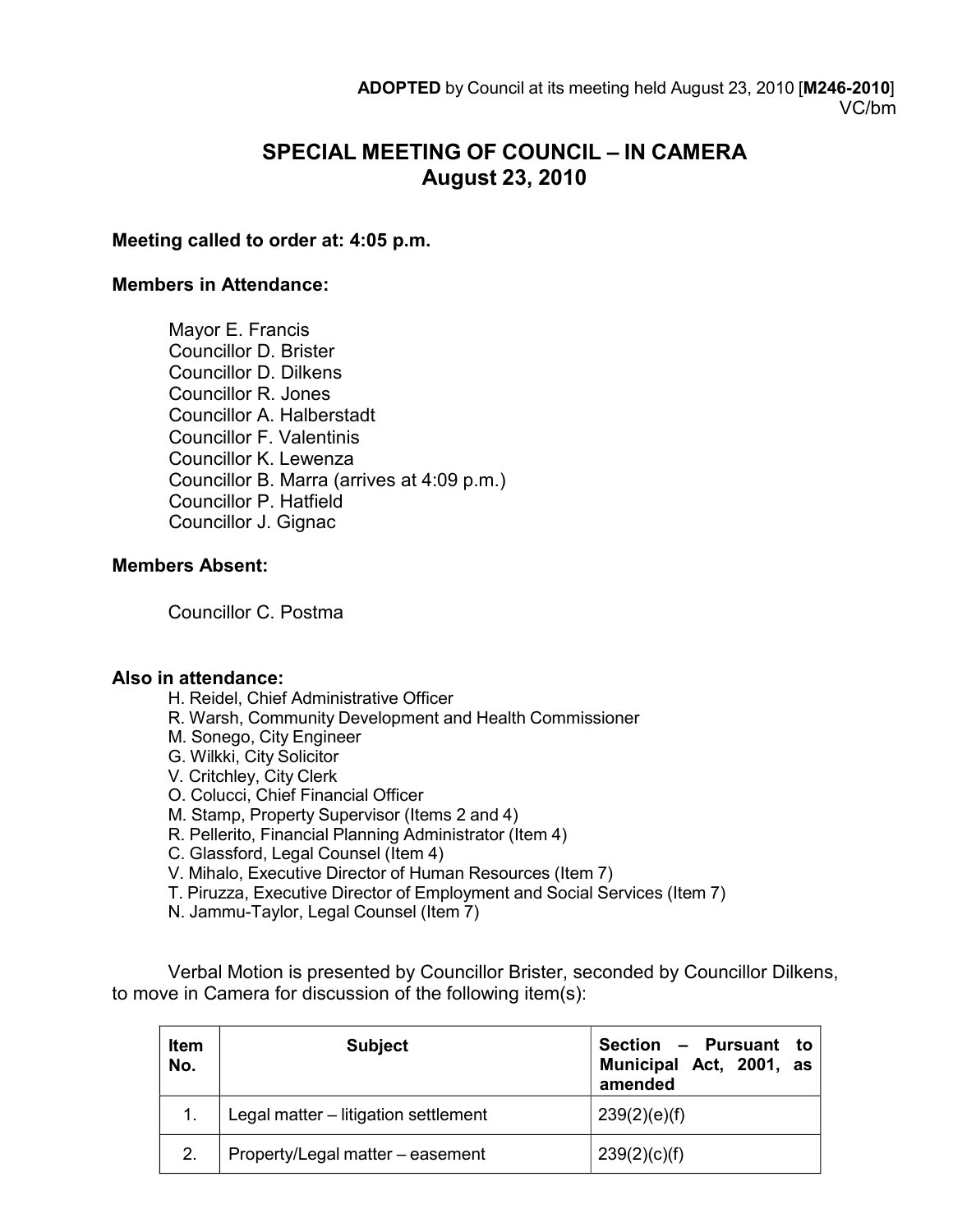| In Camera Report | $-32-$                                                                           | <b>August 23, 2010</b> |
|------------------|----------------------------------------------------------------------------------|------------------------|
| 3.               | Property matter – expropriation – Walker Road<br><b>Grade Separation project</b> | 239(2)(c)              |
| 4.               | Property matter – lease (See item 18 on<br>regular agenda)                       | 239(2)(a)              |
| 5.               | Property/Personal matter – agreement (See<br>item 13 on regular agenda)          | 239(2)(a)(b)           |
| 6.               | Personal matter – about an identifiable<br>individual                            | 239(2)(b)(e)           |
| 7.               | Personal matter – staffing                                                       | 239(2)(b)              |

Motion Carried.

# **Declarations of Pecuniary Interest:**

None declared.

## **Discussion on the items of business. (Items 1, 2, 3, 4, 5, 6 and 7)**

Verbal Motion is presented by Councillor Brister, seconded by Councillor Dilkens, to move back into public session. Motion Carried.

Moved by Councillor Jones, seconded by Councillor Marra,

THAT the Clerk **BE DIRECTED** to transmit the recommendation(s) contained in the report(s) discussed at the In-Camera Council Meeting held August 23, 2010 directly to Council for consideration at the next Regular Meeting.

1. That the recommendation contained in the in-camera report from Senior Legal Counsel and City Solicitor respecting a legal matter – litigation settlement **BE APPROVED**.

2. That the recommendation contained in the in-camera report from the Property Supervisor, City Solicitor, Executive Director Parks and Facilities and City Engineer respecting a property/legal matter - easement **BE APPROVED**.

3. That the recommendation contained in the in-camera report from the City Solicitor, Senior Legal Counsel and Chief Financial Officer and City Treasurer respecting a property matter – expropriation for Walker Road Grade Separation Project **BE APPROVED**.

4. That the recommendation contained in the in-camera report from the Executive Director Parks and Facilities, City Engineer, Chief Financial Officer and City Treasurer, City Solicitor and Financial Planning Administrator respecting a property matter – lease **BE APPROVED**.

Councillor Marra voting nay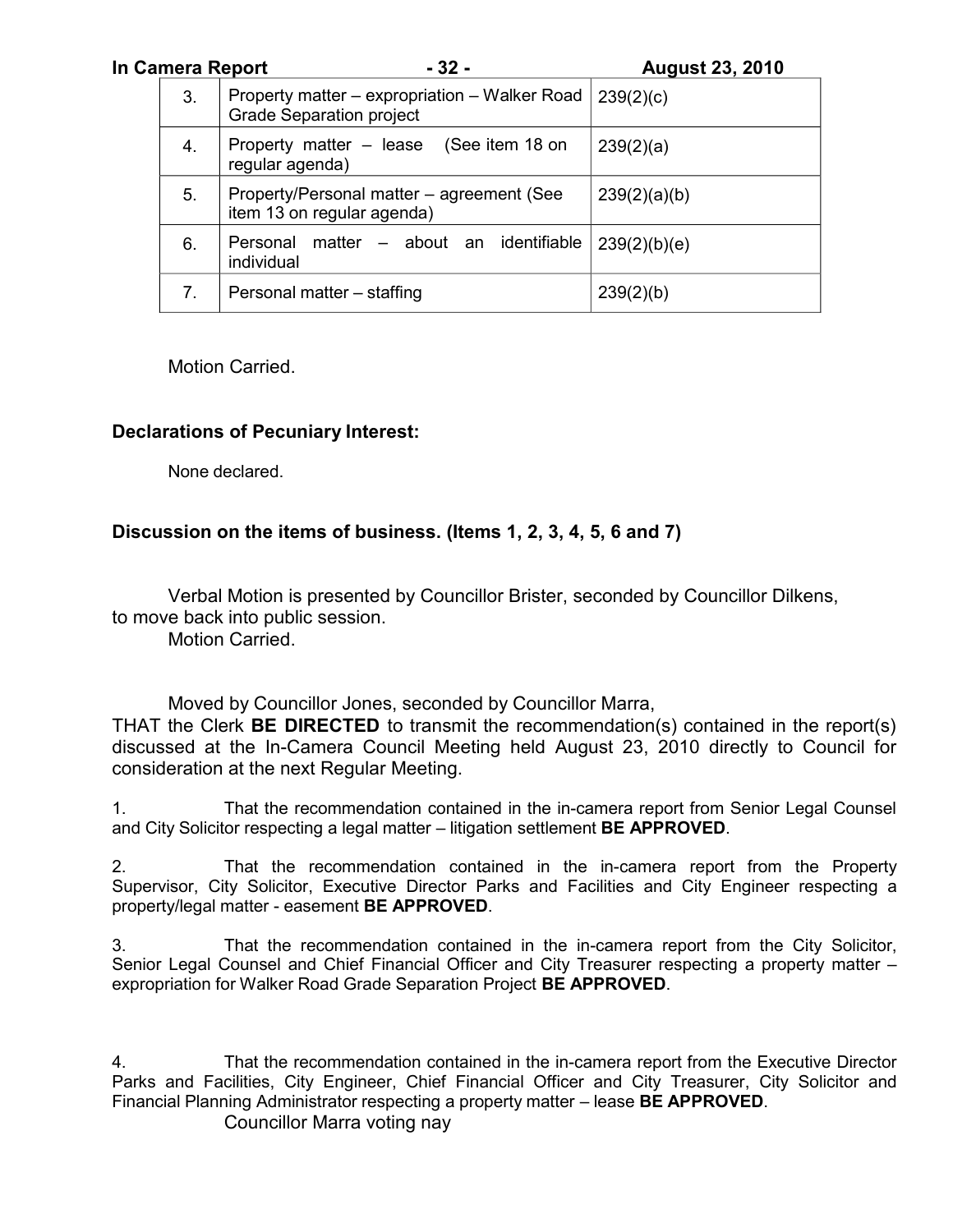# **In Camera Report - 33 - August 23, 2010**

That the recommendation contained in the in-camera report from the Executive Initiatives Coordinator, Community Development and Health Commissioner, Executive Director of Recreation and Culture, City Solicitor, Chief Financial Officer and City Treasurer respecting a property/personal matter – agreement regarding Item 13 on the regular agenda **BE APPROVED**.

6. That the confidential report from the Chief Administrative Officer respecting a personal matter about an identifiable individual **BE RECEIVED** and that Administration **BE AUTHORIZED** to proceed in accordance with the verbal direction of Council.

7. That the recommendation contained in the in-camera report from the Project Manager, Executive Director Employment and Social Services, Community Development and Health Services Commissioner, Executive Director of Human Resources, City Solicitor and Chief Financial Officer and City Treasurer respecting a personal matter – staffing **BE APPROVED**.

Motion Carried.

Moved by Councillor Jones, seconded by Councillor Lewenza, That the special meeting of council held August 23, 2010 **BE ADJOURNED**. (Time: 5:10 p.m.)

Motion Carried.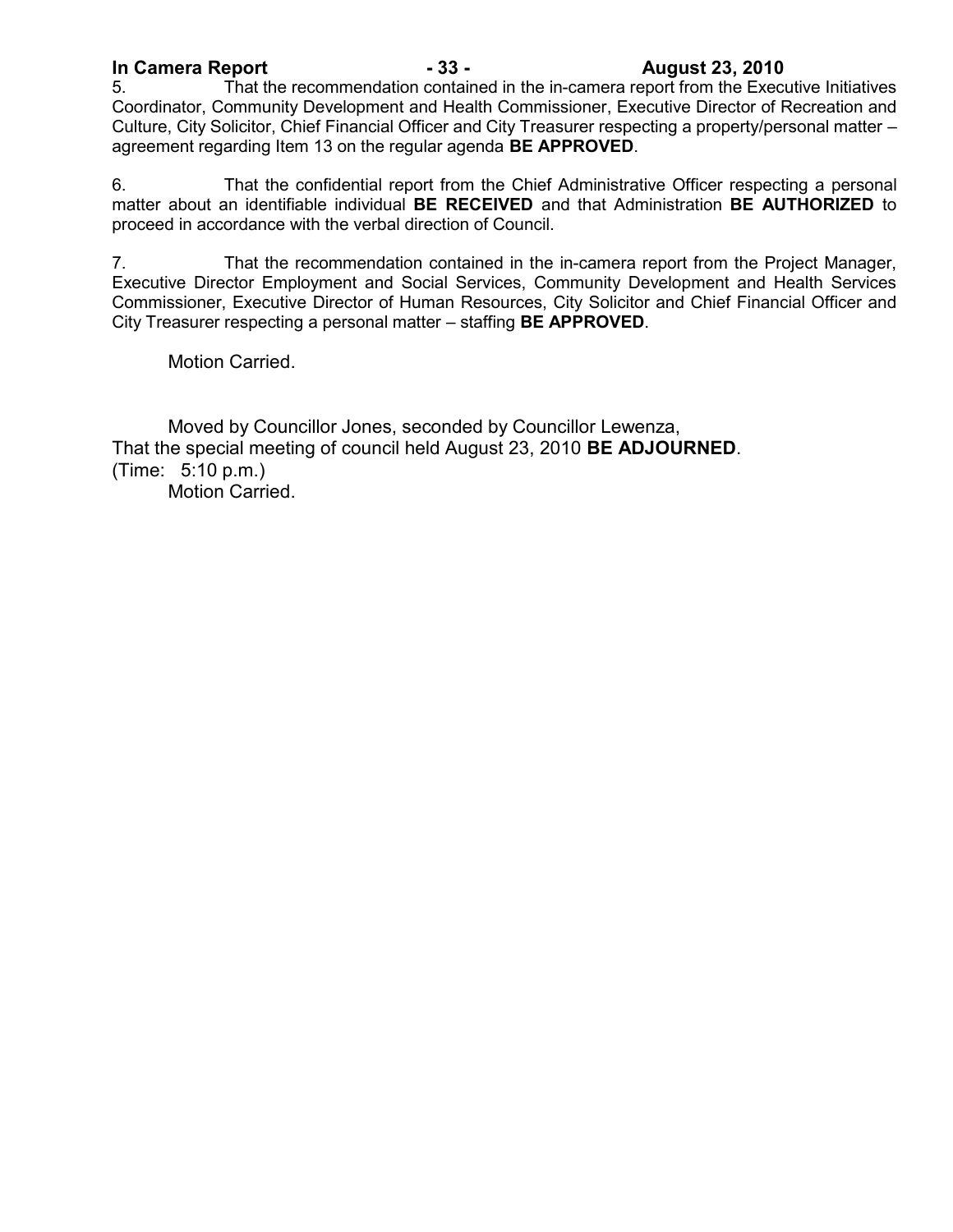**ADOPTED** as amended to reflect the resignation of Mr. Peter Bondy from the International Relations Committee by Council at its meeting held August 23, 2010 [**M247-2010**] VC/bm Windsor, Ontario, August 23, 2010

### **REPORT OF THE STRIKING COMMITTEE of its meeting held**

August 9, 2010

**PRESENT:** Mayor E. Francis Councillor J. Gignac Councillor F. Valentinis Councillor A. Halberstadt Councillor R. Jones Councillor K. Lewenza Councillor P. Hatfield Councillor D. Dilkens Councillor C. Postma

**ABSENT:** Councillor B. Marra Councillor D. Brister

Your Committee submits the following recommendations:

(1) That the revised governance structure of the *Service Delivery Review Steering Committee* **BE APPROVED** as follows:

- Chief Administrative Officer
- Corporate Leadership Team
- 1 ABC representative

and further that all recommendations of this Steering Committee **BE FORWARDED** to City Council for decision in accordance with practises previously adopted in the SDR process.

(2) That Eileen-Si Chen **BE APPOINTED** to the *Mayor's Youth Advisory Committee* for the term expiring November 30, 2010.

(3) That Kimberly Hurst **BE APPOINTED** to the *Museum Advisory Committee* for the term expiring November 30, 2010.

(4) That the revised Committee membership structure for the *Windsor Essex County Environment Committee* dated February 4, 2010 and attached to Report No. 47 of the Windsor Essex County Environment Committee **BE APPROVED**.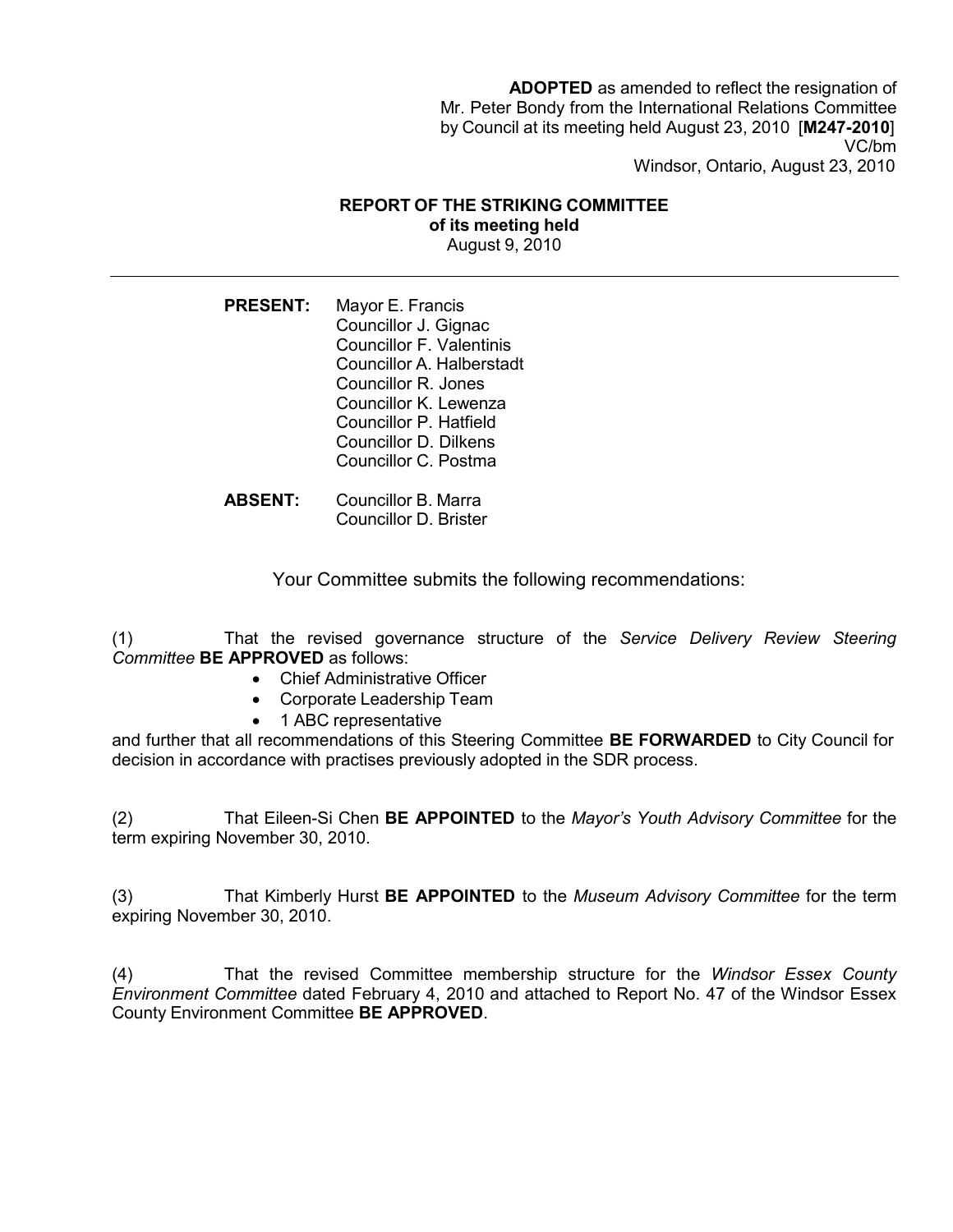(5) That the following persons **BE APPOINTED** to the *Municipal Election Compliance Audit Committee*, as approved by Council on June 7, 2010 (CR207/2010):

- Daniel Ableser
- David Cassivi
- Charles Pope

CHAIR

CLERK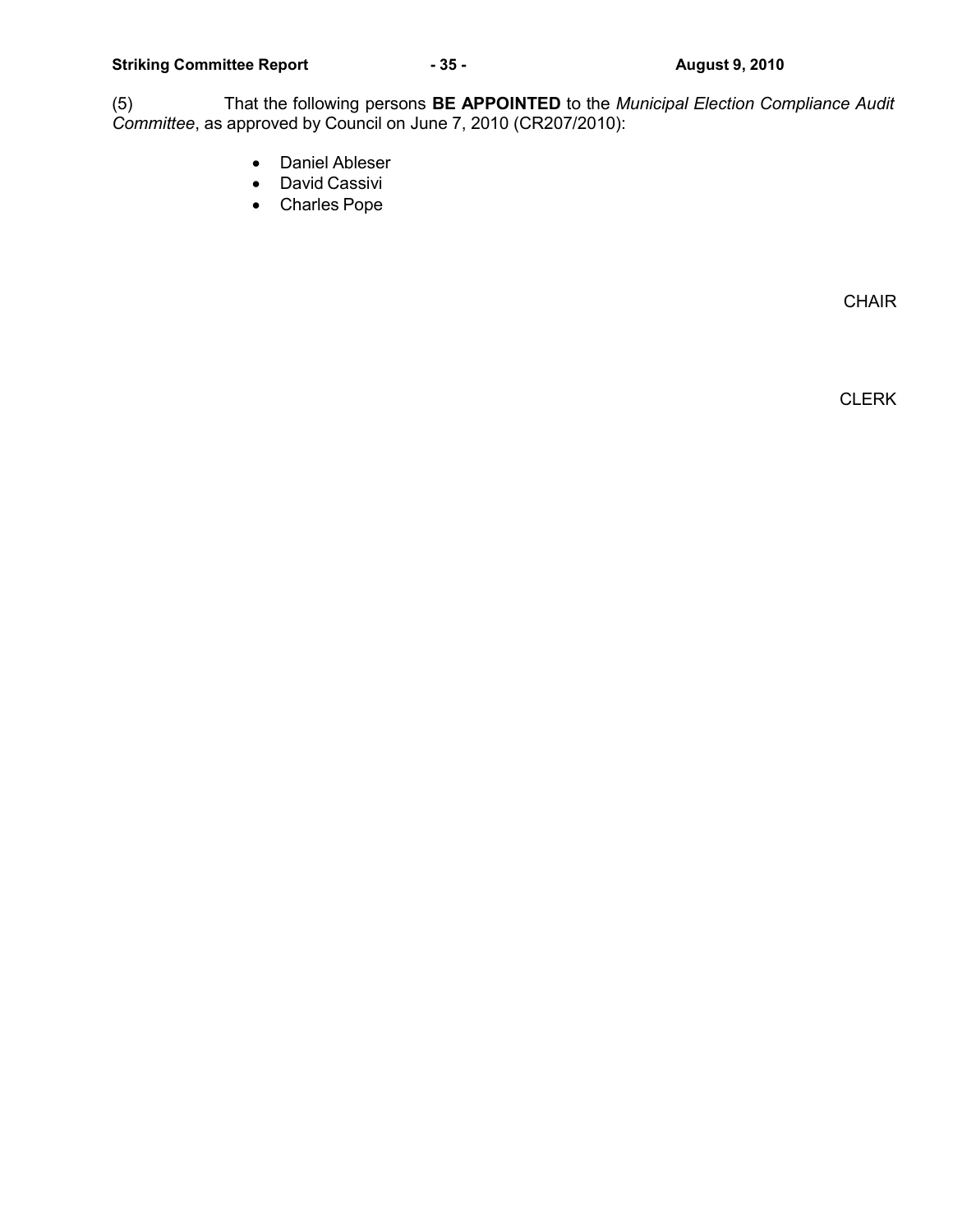# **REPORT NO. 137** of the **WINDSOR LICENSING COMMISSION**

(results of e-mail poll held August 16, 2010)

**Present:** Councillor Ron Jones, Chairperson Councillor Alan Halberstadt Councillor Caroline Postma Joe Barile Jack Fathers

That the following recommendations of the Windsor Licensing Commission **BE APPROVED:**

**1.** That applicants wishing to renew their taxicab cab driver licenses for the 2010 Licensing Year , must submit on or before September 30, 2010 one of the following:

**a)** A police clearance satisfactory in form and content to the License Commissioner;

**b)** A partial police clearance together with evidence that the applicant has submitted his/her fingerprints to the RCMP for processing; or

**c)** Evidence that the applicant has been advised by Windsor Police Services that he/she must submit his/her fingerprints to the RCMP for processing together with proof of submission of the said fingerprints.

- **2.** Upon submission of the above noted items and the other requirements of the Licensing By-law for renewal of this class of license, a license, conditional upon receiving the full police clearance, will be issued.
- **3.** Licensing staff will follow-up to ensure that all final documentation is received.
- **4.** That the Licensing By-law **BE AMENDED** accordingly.

### **CHAIRPERSON**

### **SECRETARY**

| <b>Notification:</b> |                       |                |      |               |
|----------------------|-----------------------|----------------|------|---------------|
| <b>Contact Name</b>  | <b>Taxicab Broker</b> | <b>Address</b> | City | <b>Postal</b> |